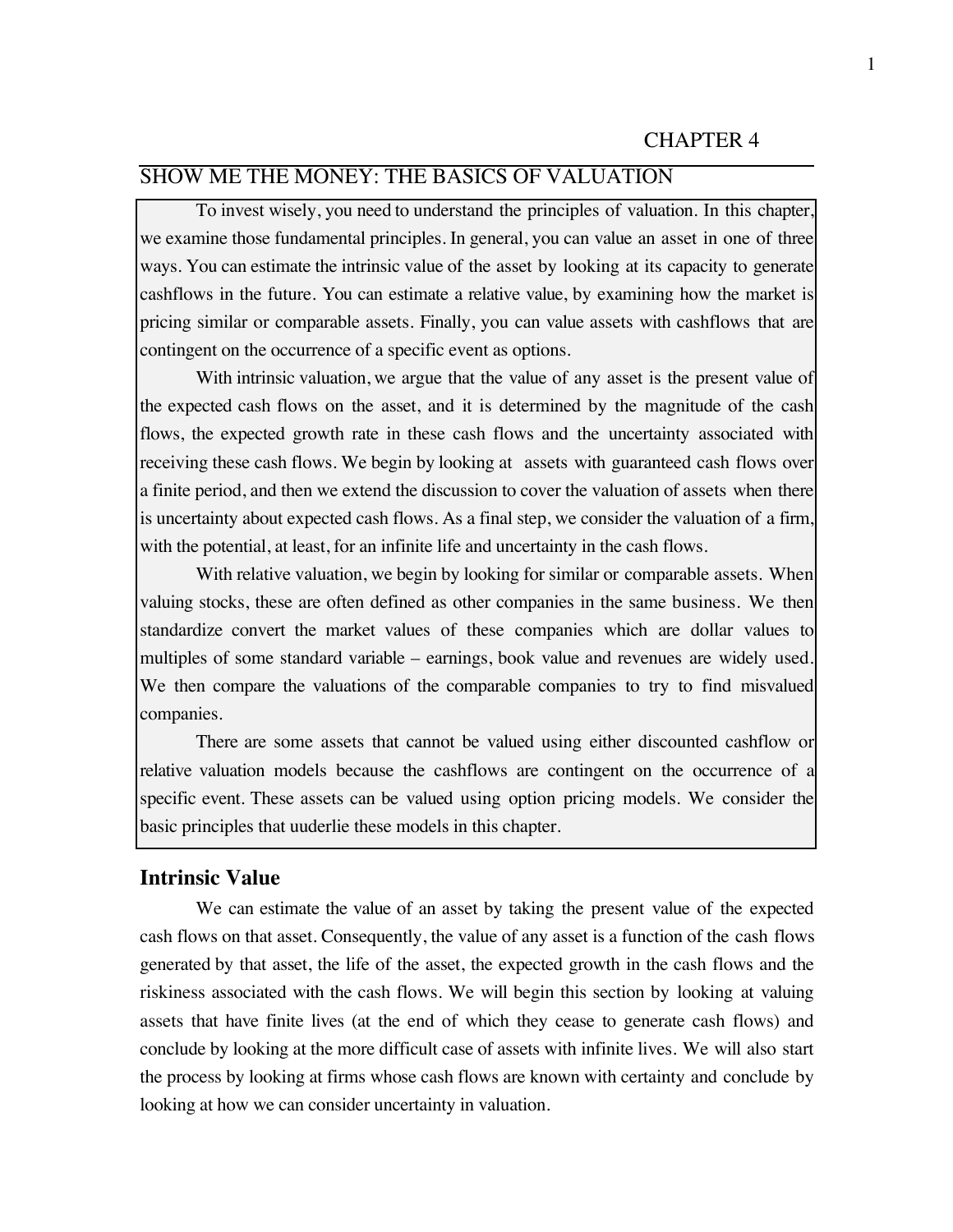#### **The Mechanics of Present Value**

Almost everything we do in intrinsic valuation rests on the concept of present value. The intuition of why a dollar today is worth more than a dollar a year from now is simple. Our preferences for current over future consumption, the effect of inflation on the buying power of a dollar and uncertainty about whether we will receive the future dollar all play a role in determining how much of a discount we apply to the future dollar. In annualized terms, this discount is measured with a discount rate. It is worth, however, reviewing the basic mechanics of present value before we consider more complicated valuation questions.

In general, there are five types of cash flows that we will encounter in valuing any asset. You can have a single cash flow in the future, a set of equal cashflows each period for a number of periods (annuity), a set of equal cashflows each period forever (perpetuity), a set of cashflows growing at a constant rate and each period for a number of periods (growing annuity) and a cash flow that grows at a constant rate forever (growing perpetuity).

The present value of a single cashflow in the future can be obtained by discounting the cashflow back at the . Thus, the value of \$ 10 million in 5 years, with a discount rate of 15% can be written as:

Present value of \$10 million in 5 years =  $\frac{$10}{4.15}$  $\frac{$10}{$(1.15)^5}$  = \$4.97 million

You could read this present value to mean that you would be indifferent between receiving \$4.97 million today or \$10 million in 5 years.

What about the present value of an annuity? You have two choices. One is to discount each of the annual cashflows back to the present and add them all up. For instance, if you had an annuity of \$ 5000 every year for the next 5 years and a discount rate of 10%, you could compute the present value of the annuity in figure 4.1:

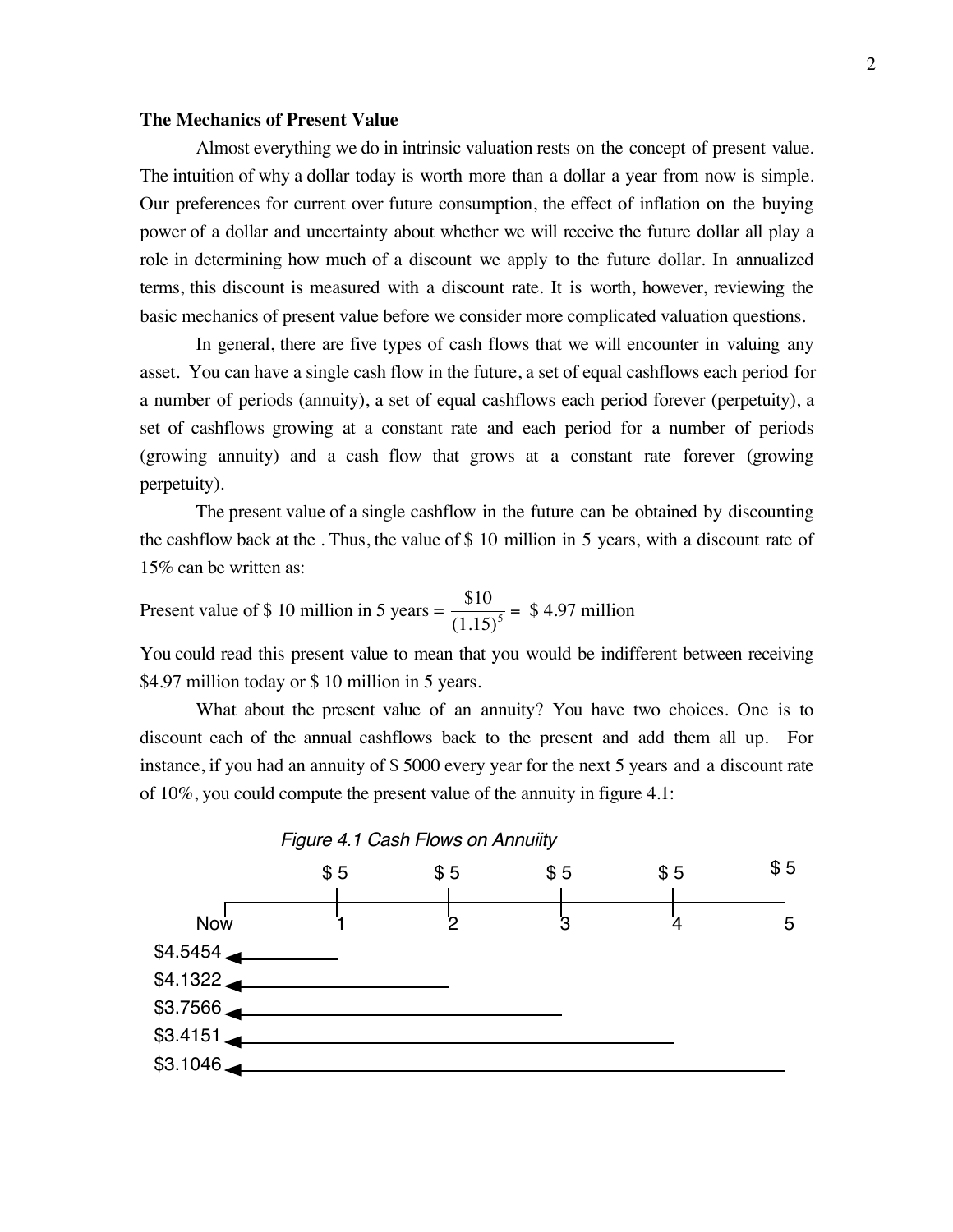Adding up the present values yields \$18.95 million. Alternatively, you could use a short cut – an annuity formula – to arrive at the present value:

PV of an Annuity = 
$$
A \left[ \frac{1 - \frac{1}{(1+r)^n}}{r} \right] = 5 \left[ \frac{1 - \frac{1}{(1.1)^5}}{10} \right] = $18.95
$$

Getting from the present value of an annuity to the present value of a perpetuity is simple. Setting n to  $\infty$  in the above equation yields the present value of a perpetuity

PV of an Perpetuity = 
$$
A \left[ \frac{1 - \frac{1}{(1+r)^{\infty}}}{r} \right] = \frac{A}{r}
$$

Thus, the present value of  $\frac{1}{5}$  5 million each year forever at a discount rate of 10% is  $\frac{1}{5}$  50 million  $\$5$  million/ .10 = \$50 million)

Moving from a constant cashflow to one that grows at a constant rate yields a growing annuity. For instance, if we assume that the \$ 5 million in annual cashflows will grow 20% a year for the next 5 years, we can estimate the present value in figure 4.2:





Summing up these present values yields a total value of \$32.70 million. Here again, there is a short cut available in the form of a growing annuity formula:

*PV* of a Group. Annuity = 
$$
A(1+g)\left[\frac{1 - \frac{(1+g)^n}{(1+r)^n}}{r-g}\right] = 5(1.20)\left[\frac{1 - \frac{(1.20)^5}{(1.10)^5}}{.10 - .20}\right] = $32.70
$$

Finally, consider a cashflow growing at a constant rate forever – a growing perpetuity. Substituting into the equation above, we get: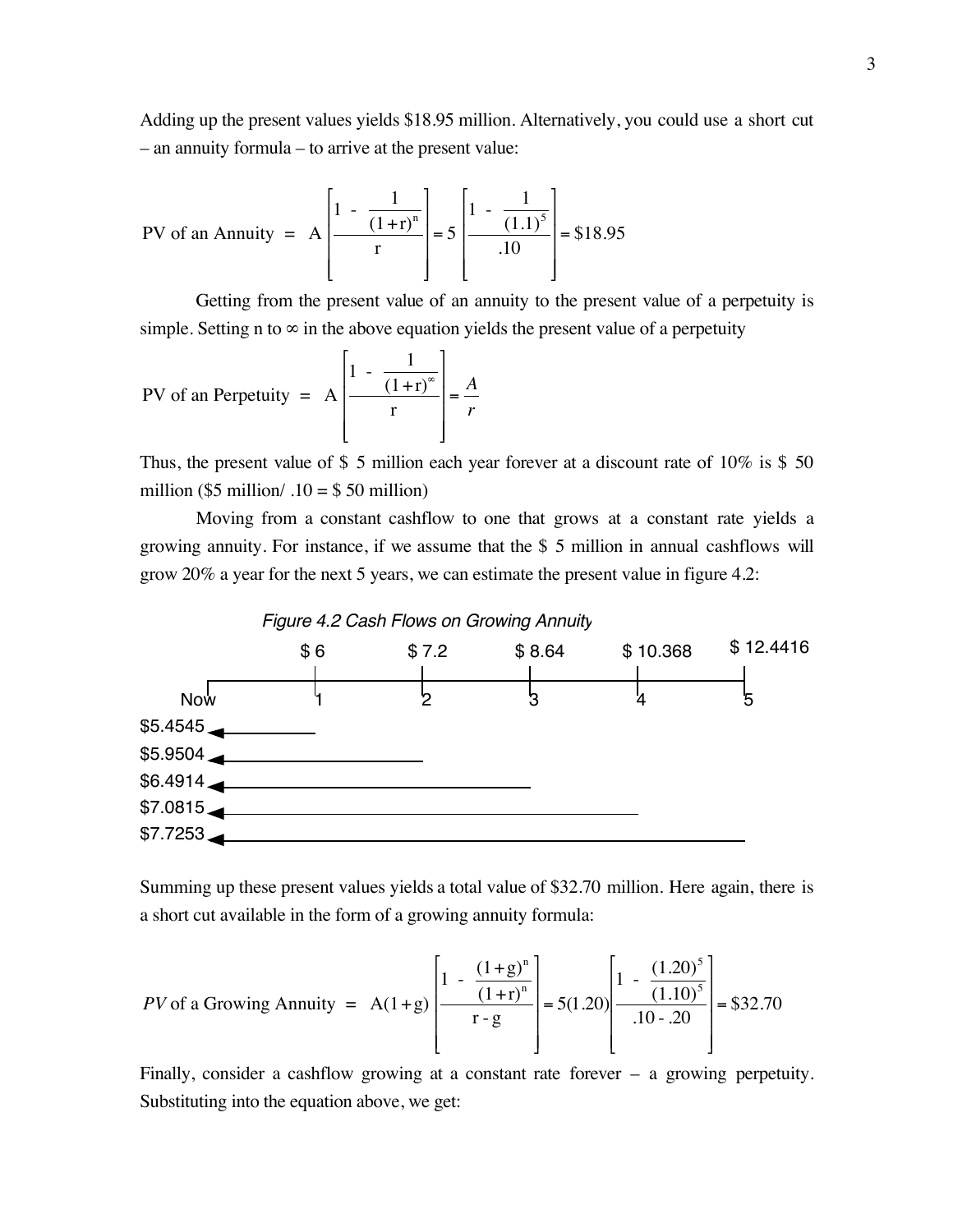*PV* of a Group. Perpetuity = 
$$
A(1+g)\left[\frac{1 - \frac{(1+g)^{\infty}}{(1+r)^{\infty}}}{r-g}\right] = \frac{A(1+g)}{(r-g)}
$$

Note that the fact the cashflows grow at a constant rate forever constrains this rate to be less than or equal to the growth rate of the economy in which you operate. Working with U.S. dollars, this growth rate should not exceed 5-6%.

## **Valuing an Asset with Guaranteed Cash Flows**

The simplest assets to value have cash flows that are guaranteed, i.e, assets whose promised cash flows are always delivered. Such assets are riskless, and the interest rate earned on them is called a **riskless rate**. The value of such an asset is the present value of the cash flows, discounted back at the riskless rate. Generally speaking, riskless investments are issued by governments that have the power to print money to meet any obligations they otherwise cannot cover. Not all government obligations are not riskless, though, since some governments have defaulted on promised obligations.

#### *Default-free Zero-coupon Bond*

The simplest asset to value is a bond that pays no coupon but has a face value that is guaranteed at maturity; this bond is a *default-free zero coupon bond*. We can show the cash flow on this bond as in Figure 4.3.



PV of Cashflow = Face value of bond/  $(1 +$  Riskless rate)<sup>N</sup>

The value of this bond can be written as the present value of a single cash flow discounted back at the riskless rate where N is the maturity of the zero-coupon bond. Since the cash flow on this bond is fixed, the value of the bond will increase as the riskless rate decreases and decrease as the riskless rate increases.

To see an example of this valuation at work, assume that the ten-year interest rate on riskless investments is 4.55%, and that you are pricing a zero-coupon treasury bond, with a maturity of ten years and a face value of \$ 1000. The price of the bond can be estimated as follows: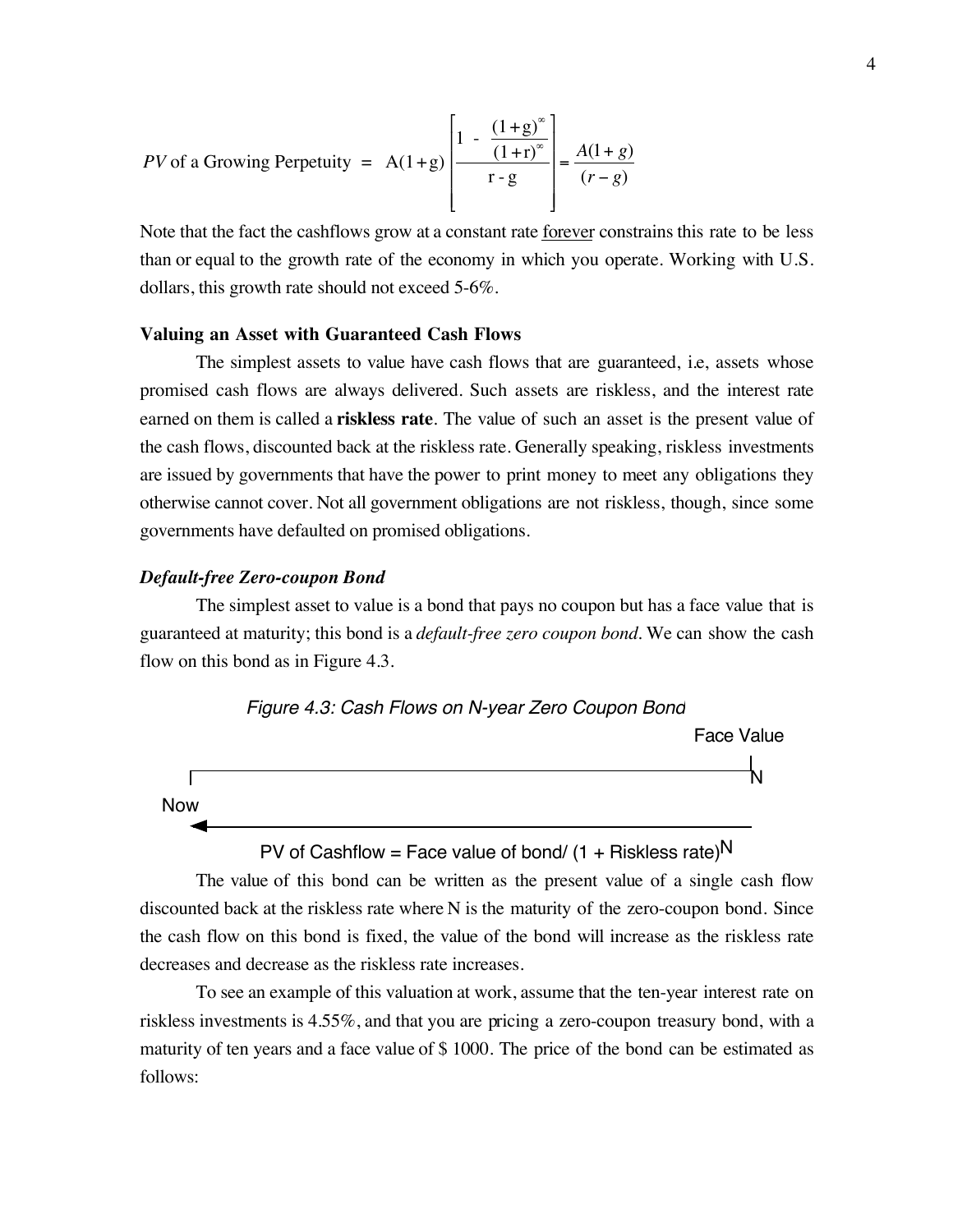Price of the Bond = 
$$
\frac{$1,000}{(1.0455)^{10}}
$$
 = \$ 640.85

Note that the face value is the only cash flow, and that this bond will be priced well below the face value of \$ 1,000. Such a bond is said to be trading below par.

Conversely, we could estimate a default-free interest rate from the price of a zerocoupon treasury bond. For instance, if the 10-year zero coupon treasury were trading at \$ 593.82, the default-free ten-year spot rate can be estimated as follows:

Default-free Spot Rate = 
$$
\left(\frac{\text{Face Value of Bond}}{\text{Market Value of Bond}}\right)^{1/t} - 1 = \left(\frac{1000}{593.82}\right)^{1/10} - 1 = .0535
$$

The ten-year default free rate is 5.35%.

## *Default-free Coupon Bond*

Consider, now, a default-free coupon bond, which has fixed cash flows (coupons) that occur at regular intervals (usually semi annually) and a final cash flow (face value) at maturity. The time line for this bond is shown in Figure 4.4 (with C representing the coupon each period and N being the maturity of the bond).

*Figure 4.4: Cash Flows on N-year Coupon Bond*



Present value of cashflows = Present value of coupons + Present value of Face Value This bond can actually be viewed as a series of zero-coupon bonds, and each can be valued using the riskless rate that corresponds to when the cash flow comes due:

Value of Bond = 
$$
\sum_{t=1}^{t=N} \frac{\text{Coupon}}{(1+r_1)^{1}} + \frac{\text{Coupon}}{(1+r_2)^{2}} + \frac{\text{Coupon}}{(1+r_3)^{3}} + \frac{\text{Eace Value of the Bond}}{(1+r_N)^{N}}
$$

where  $r_t$  is the interest rate that corresponds to a t-period zero coupon bond and the bond has a life of N periods.

It is, of course, possible to arrive at the same value using *some weighted average* of the period-specific riskless rates used above; the weighting will depend upon how large each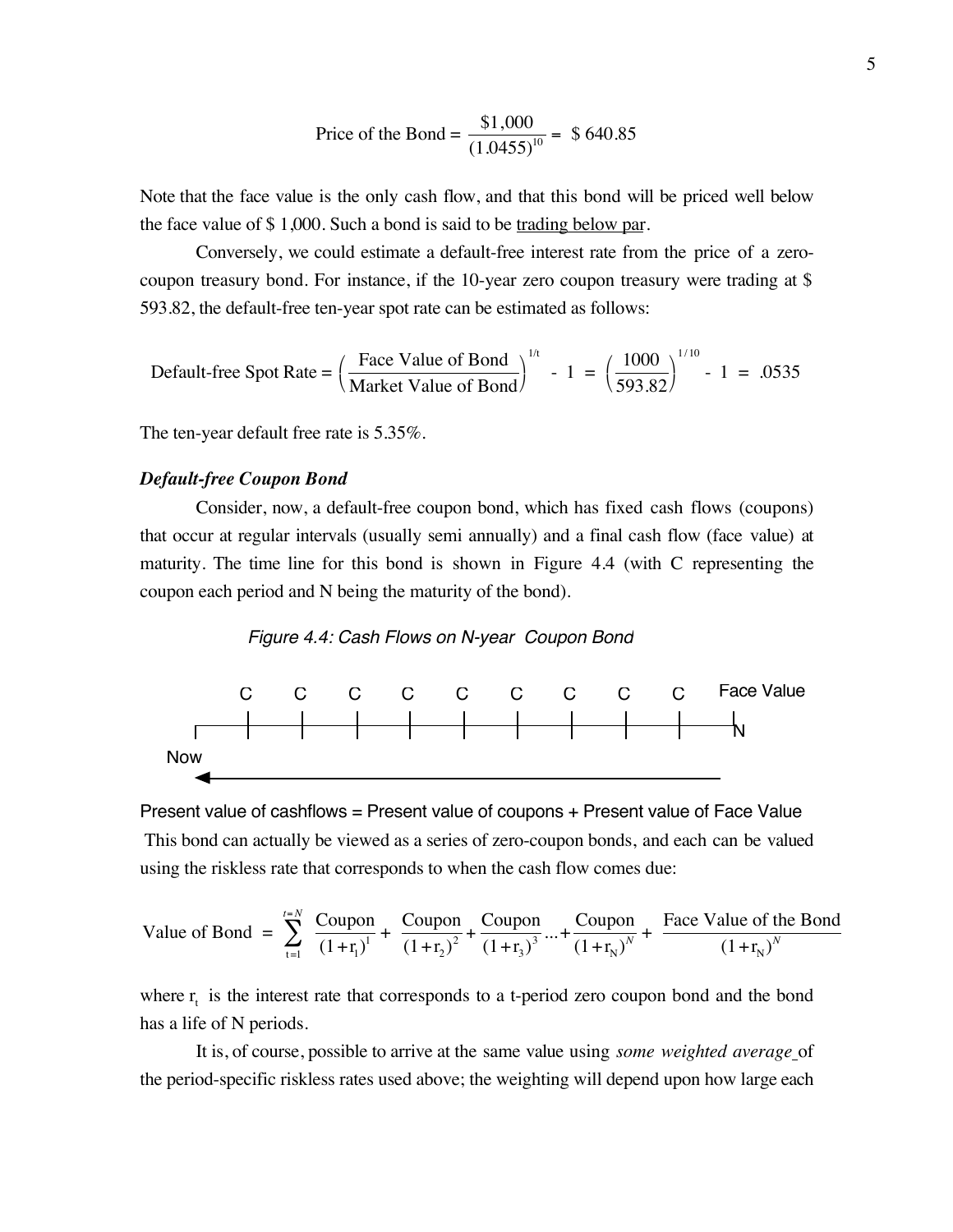cash flow is and when it comes due. This weighted average rate is called the *yield to maturity*, and it can be used to value the same coupon bond:

Value of Bond = 
$$
\sum_{t=1}^{t=N} \frac{\text{Coupon}}{(1+r)^{1}} + \frac{\text{Coupon}}{(1+r)^{2}} + \frac{\text{Coupon}}{(1+r)^{3}} \dots + \frac{\text{Coupon}}{(1+r)^{N}} + \frac{\text{Face Value of the Bond}}{(1+r_{N})^{N}}
$$

where r is the yield to maturity on the bond. Like the zero-coupon bond, the default-free coupon bond should have a value that varies inversely with the yield to maturity. As we will see shortly, since the coupon bond has cash flows that occur earlier in time (the coupons) it should be less sensitive to a given change in interest rates than a zero-coupon bond with the same maturity.

Consider now a five-year treasury bond with a coupon rate of 5.50%, with coupons paid every 6 months. We will price this bond initially using default-free spot rates for each cash flow in Table 4.1.

| <b>Time</b>      | Coupon         | Default-free Rate   | <b>Present Value</b> |
|------------------|----------------|---------------------|----------------------|
| 0.5              | \$<br>27.50    | 4.15%               | \$<br>26.95          |
| 1                | \$<br>27.50    | 4.30%               | \$<br>26.37          |
| $\overline{1.5}$ | \$<br>27.50    | 4.43%               | \$<br>25.77          |
| $\overline{2}$   | \$<br>27.50    | 4.55%               | \$<br>25.16          |
| 2.5              | \$<br>27.50    | $\overline{4.65\%}$ | \$<br>24.55          |
| 3                | \$<br>27.50    | 4.74%               | \$<br>23.93          |
| $\overline{3.5}$ | \$<br>27.50    | 4.82%               | \$<br>23.32          |
| 4                | \$<br>27.50    | 4.90%               | \$<br>22.71          |
| 4.5              | \$<br>27.50    | 4.97%               | \$<br>22.11          |
| 5                | \$<br>1,027.50 | 5.03%               | \$<br>803.92         |
|                  |                |                     | \$1,024.78           |

*Table 4.1: Value of 5-year default-free bond*

The default-free spot interest rates reflect the market interest rates for zero coupon bonds for each maturity. The bond price can be used to estimate a weighted-average interest rate for this bond:

$$
$1,024.78 = \sum_{t=0.5}^{t=5} \frac{$27.50}{(1+r)^t} + \frac{$1,000}{(1+r)^5}
$$

Solving for r, we obtain a rate of 4.99%, which is the yield to maturity on this bond.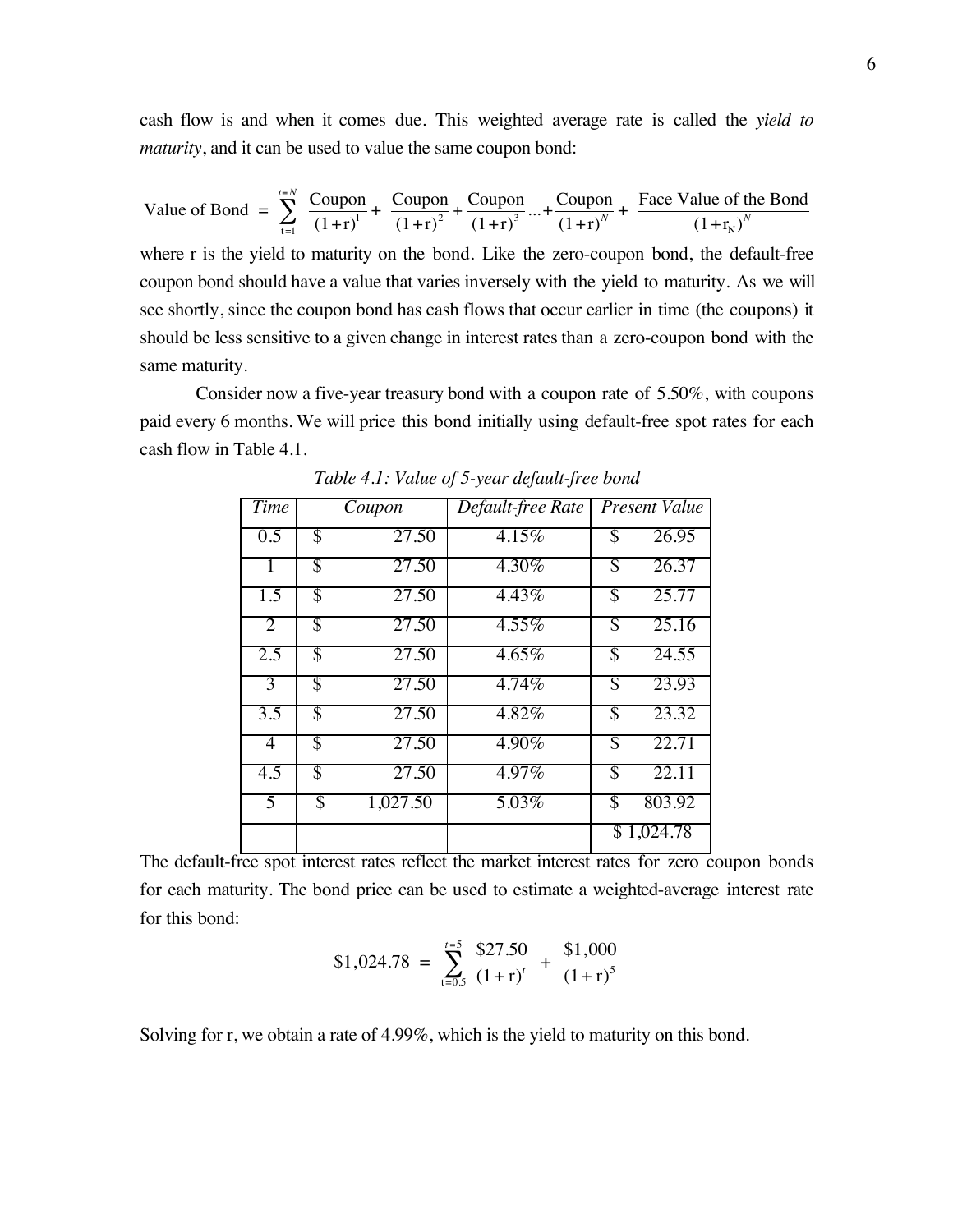#### *Bond Value and Interest Rate Sensitivity and Duration*

As market interest rates change, the market value of a bond will change. Consider, for instance, the 10-year zero coupon bond and the 5-year coupon bond described in the last two illustrations. Figure 4.5 shows the market value of each of these bonds as market interest rates vary from 3% to 10%.





Note that the price of the 10-year zero-coupon bond is much more sensitive to interest rate changes than is the 5-year coupon bond to a given change in market interest rates. The 10-year zero coupon bond loses about half its value as interest rates increase from 3% to 10%; in contrast, the 5-year 5.5% coupon bond loses about 30% of its value. This should not be surprising since the



present value effect of that interest rate increases the larger the cash flow, and the further in the future it occurs. Thus longer-term bonds will be more sensitive to interest rate changes than shorter-term bonds, with similar coupons. Furthermore, low-coupon or no-coupon bonds will be more sensitive to interest rate changes than high-coupon bonds.

The interest rate sensitivity of a bond, which is a function of both the coupon rate and the maturity of the bond, can be captured in one measure called the duration. The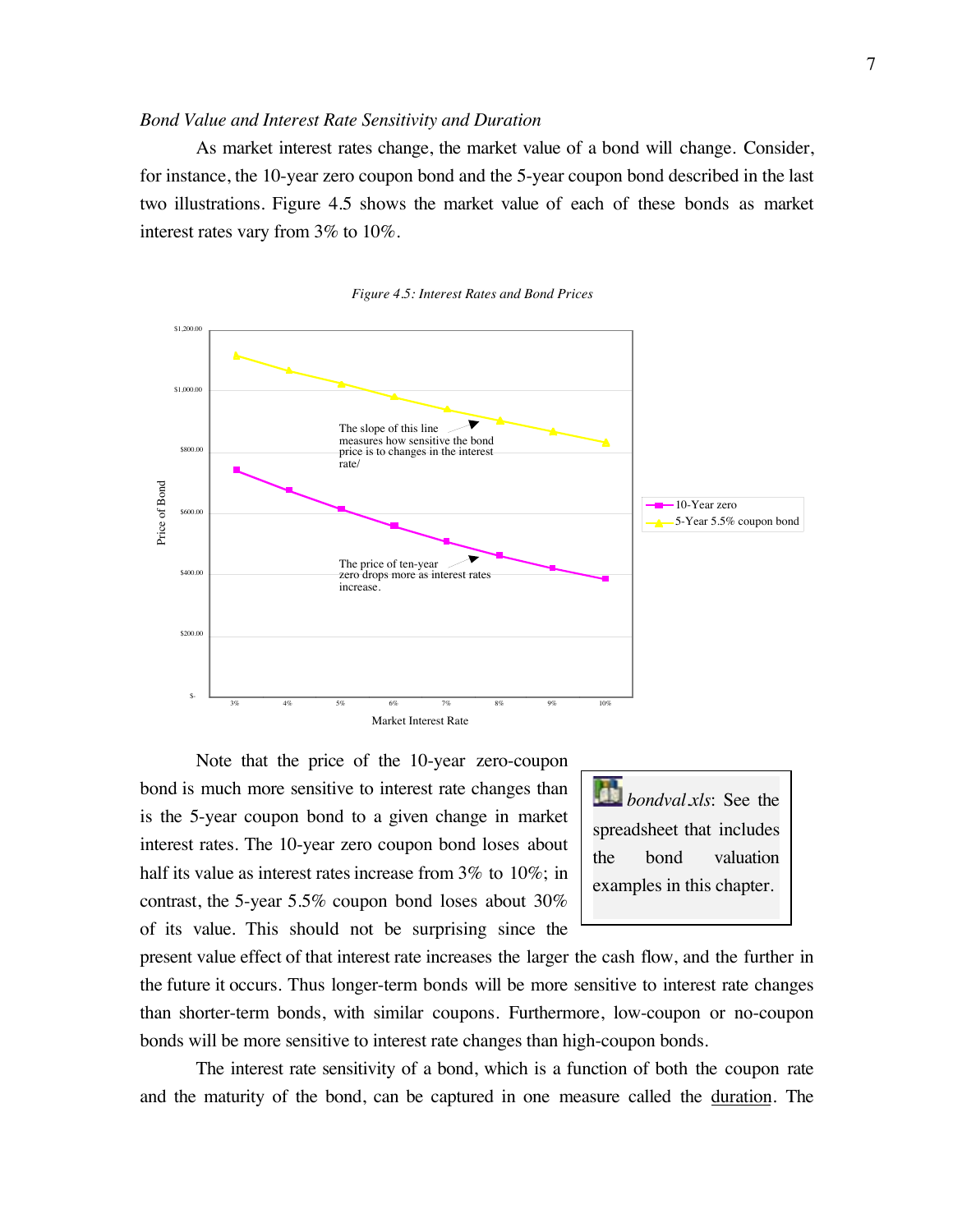greater the duration of a bond, the more sensitive its price is to interest rate movements.. The simplest measure of duration, called Macaulay duration, can be viewed as a weighted maturity of the different cash flows on the bond.

Duration of a Bond =

\n
$$
\sum_{t=1}^{t=N} \frac{CF_t}{(1+r)^t}
$$
\n
$$
\sum_{t=1}^{t=N} \frac{CF_t}{(1+r)^t}
$$

where r is the yield to maturity on the bond.

For a zero-coupon bond, which has only one cash flow, due at maturity, the duration is equal to the maturity.

Duration of 10-year zero-coupon bond  $= 10$  years

 The duration of the 5-year coupon bond requires a few more calculations, is calculated in the Table 4.2:

| Time (t)       | Coupon                        | Present Value (at 4.99%) | t *Present Value            |
|----------------|-------------------------------|--------------------------|-----------------------------|
| 0.5            | \$27.50                       | \$26.84                  | \$13.42                     |
|                | \$27.50                       | \$26.19                  | \$26.19                     |
| 1.5            | \$27.50                       | \$25.56                  | \$38.34                     |
| 2              | \$27.50                       | \$24.95                  | \$49.90                     |
| 2.5            | \$27.50                       | \$24.35                  | \$60.87                     |
| 3              | \$27.50                       | \$23.76                  | \$71.29                     |
| 3.5            | \$27.50                       | \$23.19                  | \$81.17                     |
| 4              | \$27.50                       | \$22.63                  | \$90.53                     |
| 4.5            | \$27.50                       | \$22.09                  | \$99.40                     |
| 5 <sub>l</sub> | \$1,027.50                    | \$805.46                 | \$4,027.28                  |
| Sum            |                               | \$1,025.02               | \$4,558.39                  |
| D.             | $\overline{r}$ $\overline{r}$ | F F M                    | $0.4750$ (0.1 $0.07$ $1.17$ |

*Table 4.2: Value of a 5-year Coupon Bond*

Duration of 5-year 5.5% coupon bond =  $$4,558/\$1,025 = 4.45$ 

The longer the duration of a bond, the more sensitive it is to interest rate changes. In our illustrations above, the ten-year coupon bond has a higher duration and will therefore be more sensitive to interest rate changes than the five-year coupon bond.

#### **Introducing Uncertainty into Valuation**

We have to grapple with two different types of uncertainty in valuation. The first arises in the context of securities like bonds, where there is a promised cash flow to the holder of the bonds in future periods. The risk that these cash flows will not be delivered is called **default risk**; the greater the default risk in a bond, given its cash flows, the less valuable the bond will become.

The second type of risk is more complicated. When we make equity investments in assets, we are generally not promised a fixed cash flow but are entitled, instead, to whatever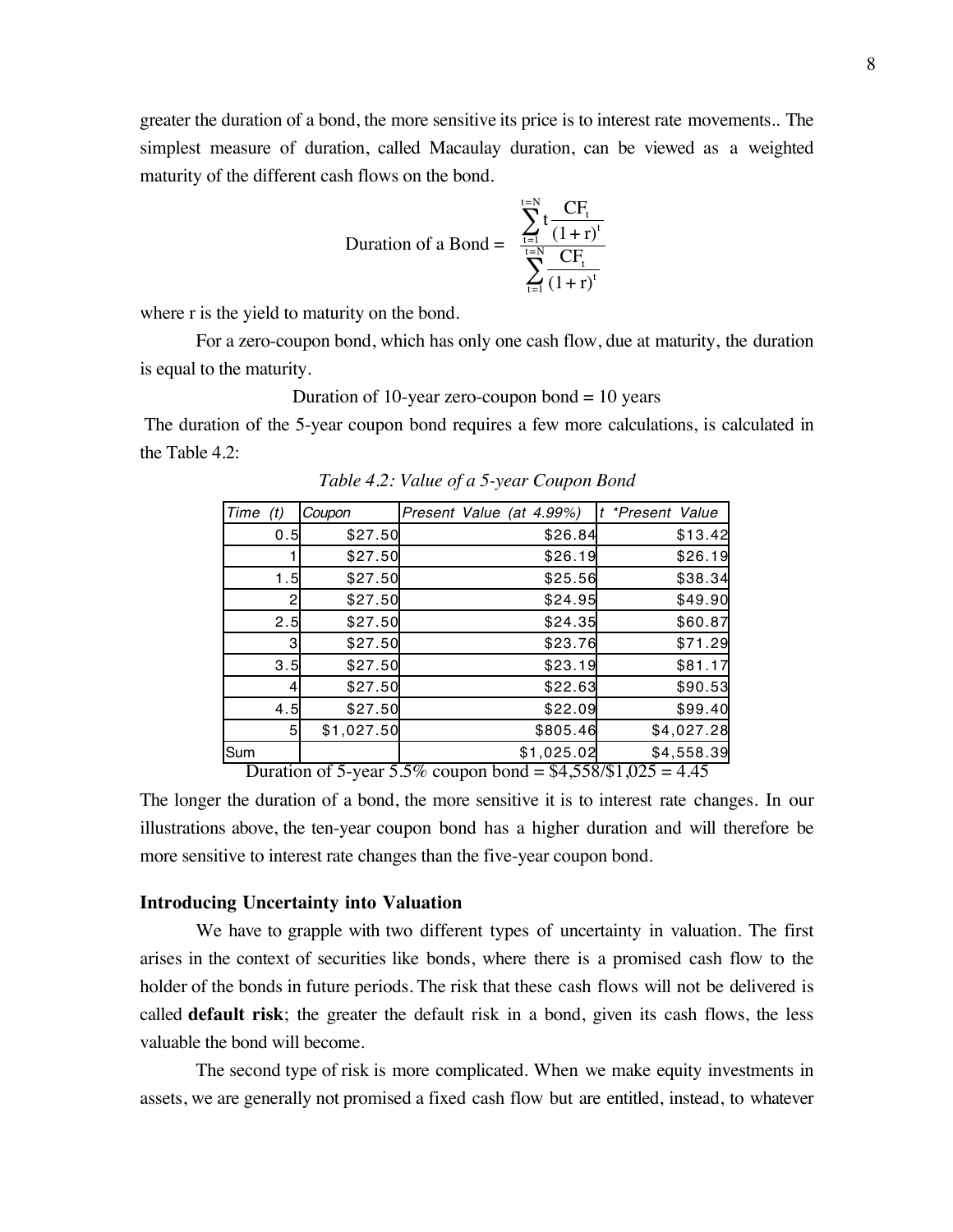cash flows are left over after other claim holders (like debt) are paid; these cash flows are called *residual cash flows*. Here, the uncertainty revolves around what these residual cash flows will be, relative to expectations. In contrast to default risk, where the risk can only result in negative consequences (the cash flows delivered will be less than promised), uncertainty in the context of equity investments can cut both ways. The actual cash flows can be much lower than expected, but they can also be much higher. For the moment, we will label this risk **equity risk** and consider, at least in general terms, how best to deal with it in the context of valuing an equity investment.

#### *Valuing an Asset with Default Risk*

We will begin a section on how we assess default risk and adjust interest rates for default risk, and then consider how best to value assets with default risk.

## *Measuring Default Risk and Estimating Default-risk adjusted Rates*

When valuing investments where the cash flows are promised, but there is a risk that they might not be delivered, it is no longer appropriate to use the riskless rate as the discount rate. The appropriate discount rate here will include the riskless rate and an appropriate premium for the default risk called a **default spread**. In chapter 3, we examined how default risk is assessed by ratings agencies and the magnitude of the default spread. It is worth noting that even in the absence of bond ratings, lenders still assess default risk and charge default spreads.

#### *Valuing an Asset with Default Risk*

 $\overline{a}$ 

The most common example of an asset with just default risk is a corporate bond, since even the largest, safest companies still have some risk of default. When valuing a corporate bond, we generally make two modifications to the bond valuation approach we developed earlier for a default-free bond. First, we will discount the coupons on the corporate bond, even though these no longer represent expected cash flows, but are instead promised cash flows1. Second, the discount rate used for a bond with default risk will be higher than that used for default-free bond. Furthermore, as the default risk increases, so will the discount rate used:

Value of Corporate Coupon Bond = 
$$
\sum_{t=1}^{t=N} \frac{\text{Coupon}}{(1+k_d)^t} + \frac{\text{Face Value of the Bond}}{(1+k_d)^N}
$$

<sup>&</sup>lt;sup>1</sup> When you buy a corporate bond with a coupon rate of  $8\%$ , you are promised a payment of  $8\%$  of the face value of the bond each period, but the payment may be lower or non-existent, if the company defaults.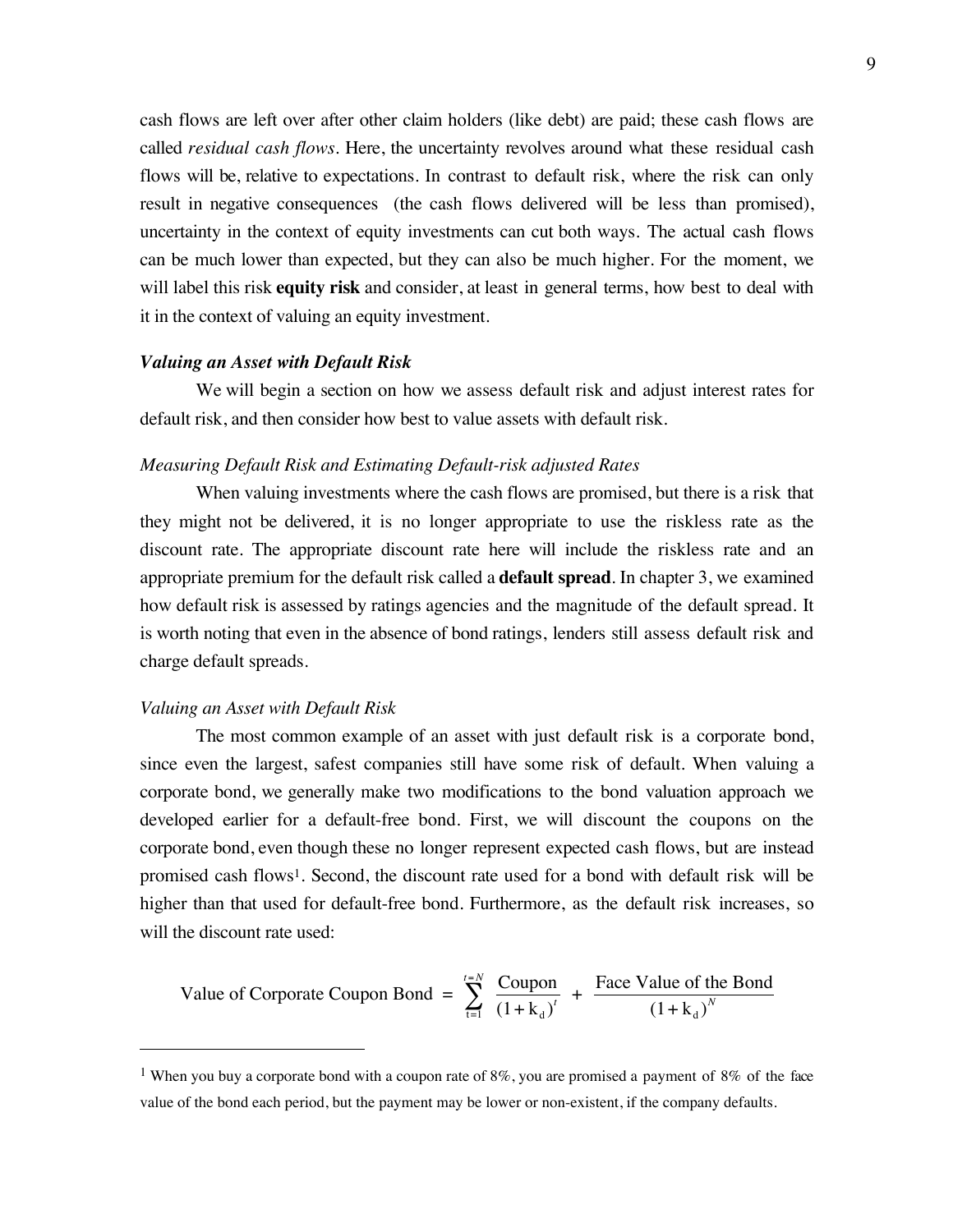where  $k_d$  is the market interest rate given the default risk.

Consider, for instance a bond issued by Boeing with a coupon rate of 8.75%, maturing in 35 years. Based upon its default risk (measured by a bond rating assigned to Boeing by Standard and Poor's at the time of this analysis), the market interest rate on Boeing's debt is 0.5% higher than the treasury bond rate of 5.5% for default-free bonds of similar maturity. The price of the bond can be estimated as follows:

Price of Boeing bond = 
$$
\sum_{i=0.5}^{t=35} \frac{43.875}{(1.06)^{t}} + \frac{1,000}{(1.06)^{35}} = $1,404.25
$$

The coupons were assumed to be semi-annual and the present value was estimated using the annuity equation. Note that the default risk on the bond is reflected in the interest rate used to discount the expected cash flows on the bond. If Boeing's default risk increases, the price of the bond will drop to reflect the higher market interest rate.

#### *Valuing an Asset with Equity Risk*

Having valued assets with guaranteed cash flows and those with only default risk, let us now consider the valuation of assets with equity risk. We will begin with the introduction to the way we estimate cash flows and consider equity risk in investments with equity risk, and then we look at how best to value these assets.

#### *Measuring Cash Flows for an Asset with Equity Risk*

Unlike the bonds that we have valued so far in this chapter, the cash flows on assets with equity risk are not promised cash flows. Instead, the valuation is based upon the *expected cash flows* on these assets over their lives. We will consider two basic questions: the first relates to how we measure these cash flows, and the second to how to come up with expectations for these cash flows.

To estimate cash flows on an asset with equity risk, let us first consider the perspective of the owner of the asset, i.e. the equity investor in the asset. Assume that the owner borrowed some of the funds needed to buy the asset. The cash flows to the owner will therefore be the cash flows generated by the asset after all expenses and taxes, and also after payments due on the debt. This cash flow, which is after debt payments, operating expenses and taxes, is called the **cash flow to equity investors**. There is also a broader definition of cash flow that we can use, where we look at not just the equity investor in the asset, but at the total cash flows generated by the asset for both the equity investor and the lender. This cash flow, which is before debt payments but after operating expenses and taxes, is called the **cash flow to the firm** (where the firm is considered to include both debt and equity investors).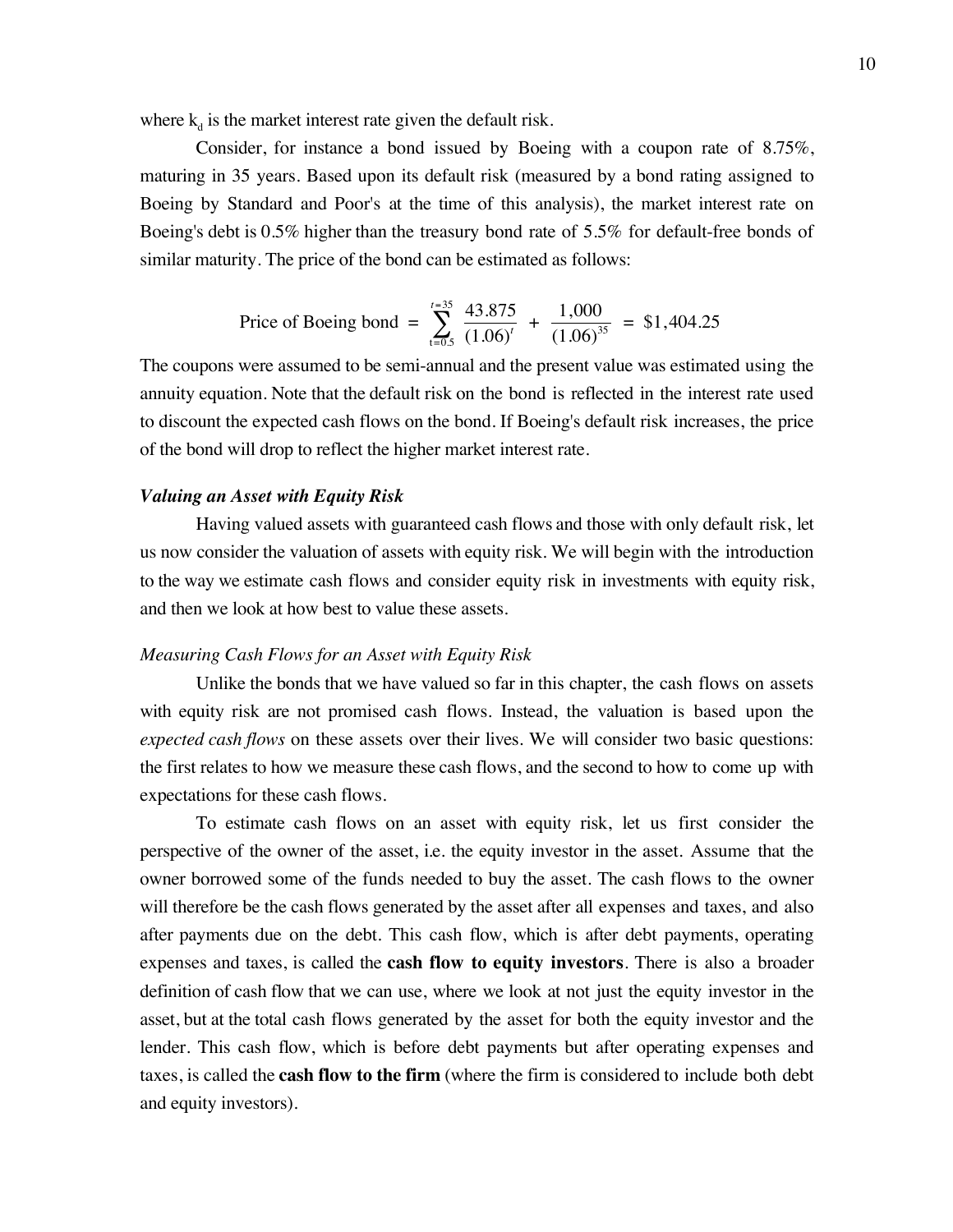Note that, since this is a risky asset, the cash flows are likely to vary across a broad range of outcomes, some good and some not so positive. To estimate the expected cash flow, we consider all possible outcomes in each period, weight them by their relative probabilities<sup>2</sup> and arrive at an expected cash flow for that period.

#### *Measuring Equity Risk and Estimate Risk-Adjusted Discount Rates*

When we analyzed bonds with default risk, we argued that the interest rate has to be adjusted to reflect the default risk. This default-risk adjusted interest rate can be considered the **cost of debt** to the investor or business borrowing the money. When analyzing investments with equity risk, we have to make an adjustment to the riskless rate to arrive at a discount rate, but the adjustment will be to reflect the equity risk rather than the default risk. Furthermore, since there is no longer a promised interest payment, we will term this rate a risk-adjusted discount rate rather than an interest rate. We label this adjusted discount rate the **cost of equity**.

A firm can be viewed as a collection of assets, financed partly with debt and partly with equity. The composite cost of financing, which comes from both debt and equity, is a weighted average of the costs of debt and equity, with the weights depending upon how much of each financing is used. This cost is labeled the **cost of capital**.

For instance, assume that Boeing has a cost of equity of 10.54% and a cost of debt of 3.58%. Assume also that it raised 80% of its financing from equity and 20% from debt. Its cost of capital would then be

Cost of Capital =  $10.58\%$  (.80) + 3.58% (.20) =  $9.17\%$ 

Thus, for Boeing, the cost of equity is 10.54% while the cost of capital is only 9.17%.

If the cash flows that we are discounting are cash flows to equity investors, as defined in the previous section, the appropriate discount rate is the cost of equity. If the cash flows are prior to debt payments and therefore to the firm, the appropriate discount rate is the cost of capital.

#### *Valuing an Asset with Equity Risk and Finite Life*

 $\overline{a}$ 

Most assets that firms acquire have finite lives. At the end of that life, the assets are assumed to lose their operating capacity, though they might still preserve some value. To illustrate, assume that you buy an apartment building and plan to rent the apartments out to earn income. The building will have a finite life, say 30 to 40 years, at the end of which it

 $2$  Note that in many cases, though we might not explicitly state probabilities and outcomes, we are implicitly doing so, when we use expected cash flows.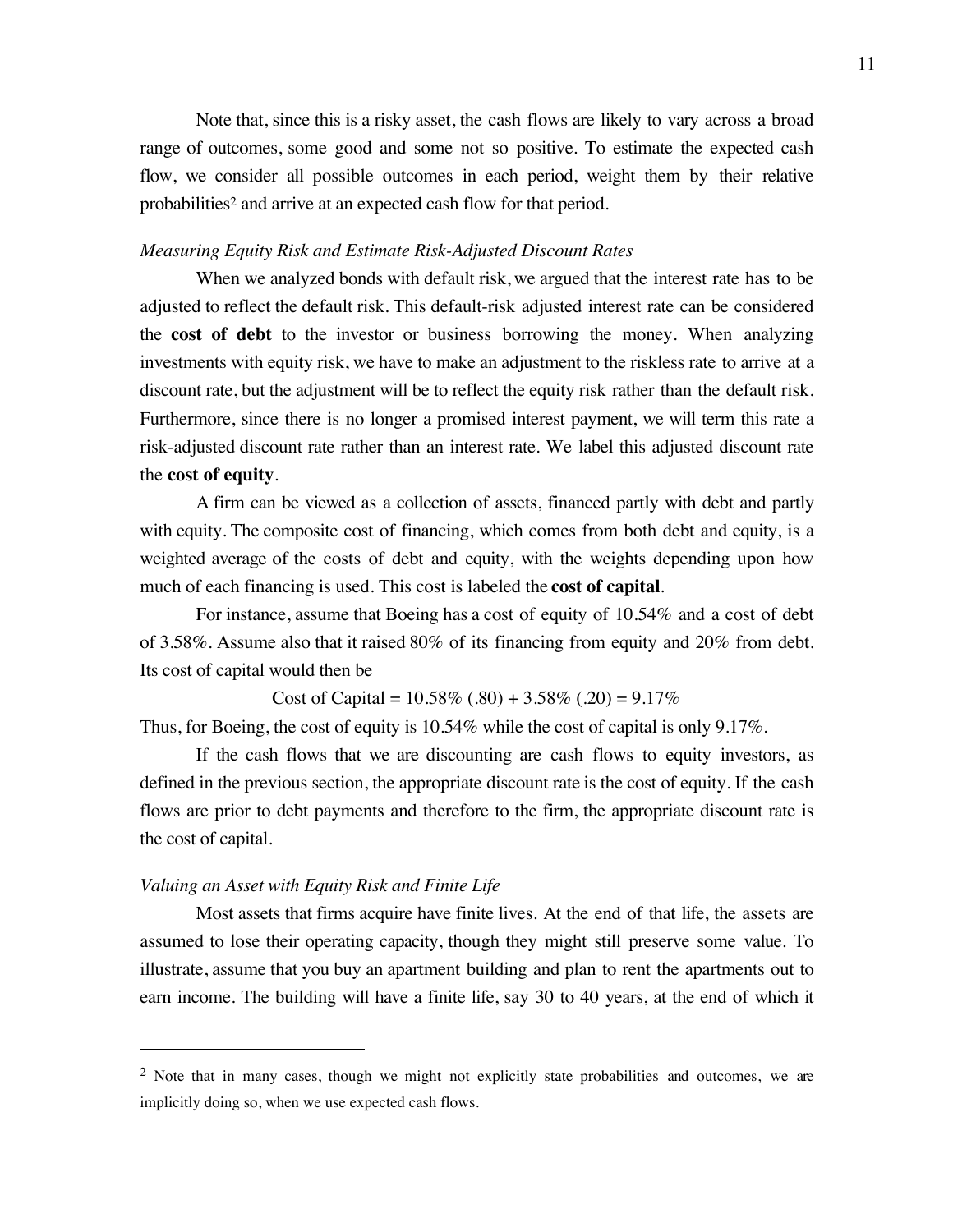will have to be torn down and a new building constructed, but the land will continue to have value even if this occurs.

This building can be valued using the cash flows that it will generate, prior to any debt payments, and discounting them at the composite cost of the financing used to buy the building, i.e. , the cost of capital. At the end of the expected life of the building, we estimate what the building (and the land it sits on) will be worth and discount this value back to the present, as well. In summary, the value of a finite life asset can be written as:

Value of Finite - Life Asset = 
$$
\sum_{t=1}^{t=N} \frac{E(Cash flow on Asset_t)}{(1+k_c)^t} + \frac{Value of Asset at End of Life}{(1+k_c)^N}
$$

where  $k_c$  is the cost of capital.

 $\overline{a}$ 

This entire analysis can also be done from your perspective as the sole equity investor in this building. In this case, the cash flows will be defined more narrowly as cash flows after debt payments, and the appropriate discount rate becomes the cost of equity. At the end of the building's life, we still look at how much it will be worth but consider only the cash that will be left over after any remaining debt is paid off. Thus, the value of the equity investment in an asset with a fixed life of N years, say an office building, can be written as follows:

Value of Equity in Finite - Life Asset = 
$$
\sum_{t=1}^{t=N} \frac{E(Cash Flow to Equity_t)}{(1 + k_e)^t}
$$

$$
+ \frac{Value of Equity in Asset at End of Life}{(1 + k_e)^N}
$$

where  $k_{\alpha}$  is the rate of return that the equity investor in this asset would demand given the riskiness of the cash flows and the value of equity at the end of the asset's life is the value of the asset net of the debt outstanding on it. Can you extend the life of the building by reinvesting more in maintaining it? Possibly. If you choose this course of action, however, the life of the building will be longer, but the cash flows to equity and to the firm each period have to be reduced3 by the amount of the reinvestment needed for maintenance.

To illustrate these principles, assume that you are trying to value a rental building for purchase. The building is assumed to have a finite life of 12 years and is expected to have cash flows *before debt payments* of \$ 1 million, growing at 5% a year for the next 12 years. The real estate is also expected to have a value of  $$ 2.5$  million at the end of the  $12<sup>th</sup>$  year (called the salvage value). Based upon your costs of borrowing and the cost you attach to

<sup>&</sup>lt;sup>3</sup> By maintaining the building better, you might also be able to charge higher rents, which may provide an offsetting increase in the cash flows.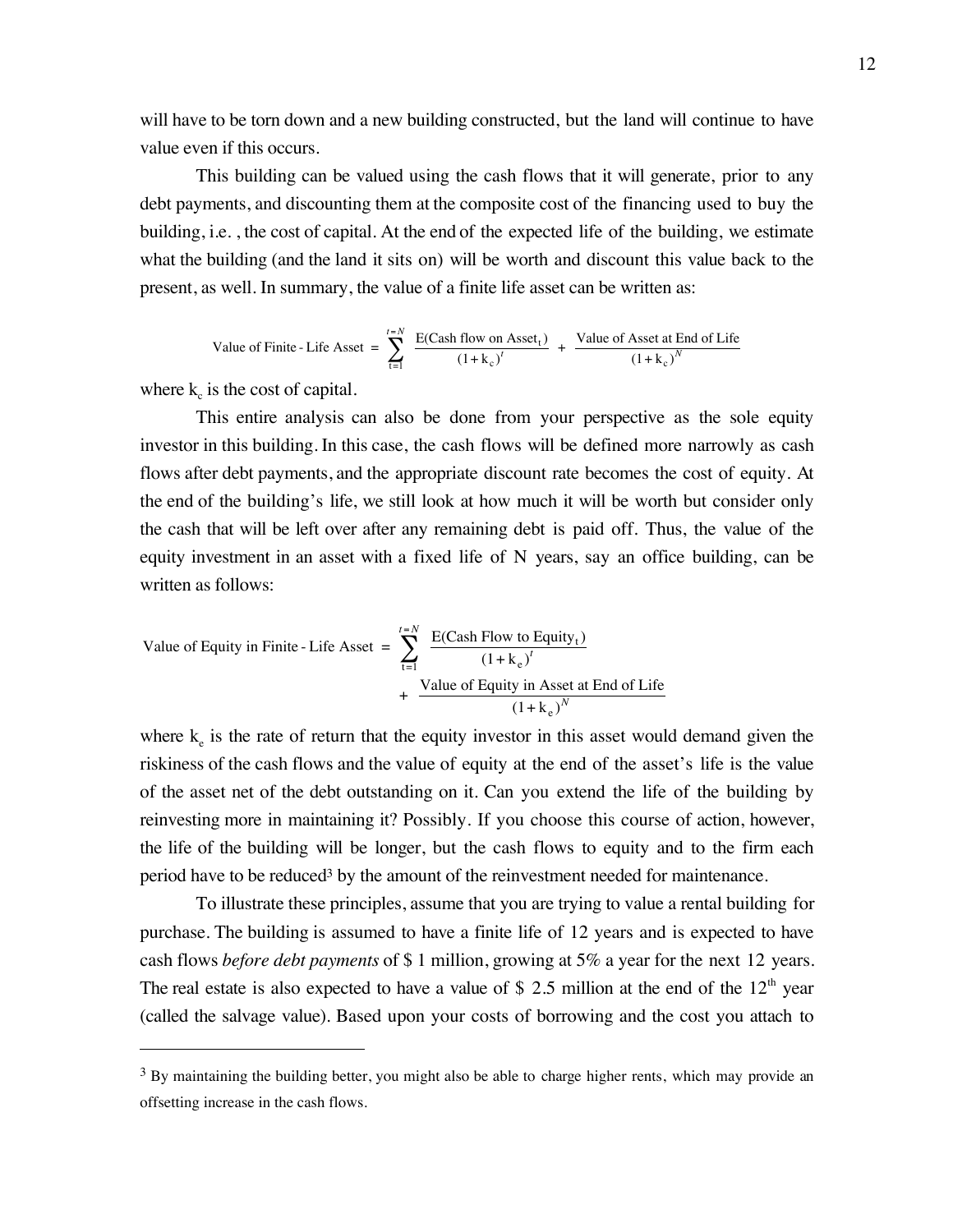the equity you will have invested in the building, you estimate a cost of capital of 9.51%. The value of the building can be estimated in Table 4.4:

| Year | <b>Expected Cash Flows</b> | Value at End |                | PV at 9.51%      |
|------|----------------------------|--------------|----------------|------------------|
|      | \$<br>1,050,000            |              |                | \$<br>958,817    |
| 2    | \$<br>1,102,500            |              |                | \$<br>919,329    |
| 3    | \$<br>1,157,625            |              |                | \$<br>881,468    |
| 4    | \$<br>1,215,506            |              |                | \$<br>845,166    |
| 5    | \$<br>1,276,282            |              |                | \$<br>810,359    |
| 6    | \$<br>1,340,096            |              |                | \$<br>776,986    |
| 7    | \$<br>1,407,100            |              |                | \$<br>744,987    |
| 8    | \$<br>1,477,455            |              |                | \$<br>714,306    |
| 9    | \$<br>1,551,328            |              |                | \$<br>684,888    |
| 10   | \$<br>1,628,895            |              |                | \$<br>656,682    |
| 11   | \$<br>1,710,339            |              |                | \$<br>629,638    |
| 12   | \$<br>1,795,856            | \$           | 2,500,000      | \$<br>1,444,124  |
|      |                            |              | Value of Store | \$<br>10,066,749 |

*Table 4.4: Value of Rental Building*

Note that the cash flows over the next 12 years represent a growing annuity, and the present value could have been computed with a simple present value equation, as well.

Value of Building = 
$$
\frac{1,000,000 (1.05)(1 - \frac{(1.05)^{12}}{(1.0951)^{12}})}{(.0951 - .05)} + \frac{2,500,000}{(1.0951)^{12}} = $10,066,749
$$

This building has a value of \$10.07 million to you.

Now, consider the equity investment in the rental building described above. Assume that the cash flows from the building after debt payments are expected will be \$ 850,000 a year, growing at 5% a year for the next 12 years. In addition, assume that the salvage value of the building, after repaying remaining debt will be \$ 1 million at the end of the  $12<sup>th</sup>$  year. Finally, assume that your cost of equity is 9.78%. The value of equity in this building can be estimated as follows:

Value of Equity in Building = 
$$
\frac{850,000 (1.05) \left(1 - \frac{(1.05)^{12}}{(1.0978)^{12}}\right)}{(0.0978 - 0.05)} + \frac{1,000,000}{(1.0978)^{12}} = $8,053,999
$$
  
Note that the value of equity in the building is also an increasing function of expected growth and the building's life, and a decreasing function of the cost of equity.

# **Valuing an Asset with an Infinite Life**

When we value businesses and firms, as opposed to individual assets, we are often looking at entities that have no finite life. If they reinvest sufficient amounts in new assets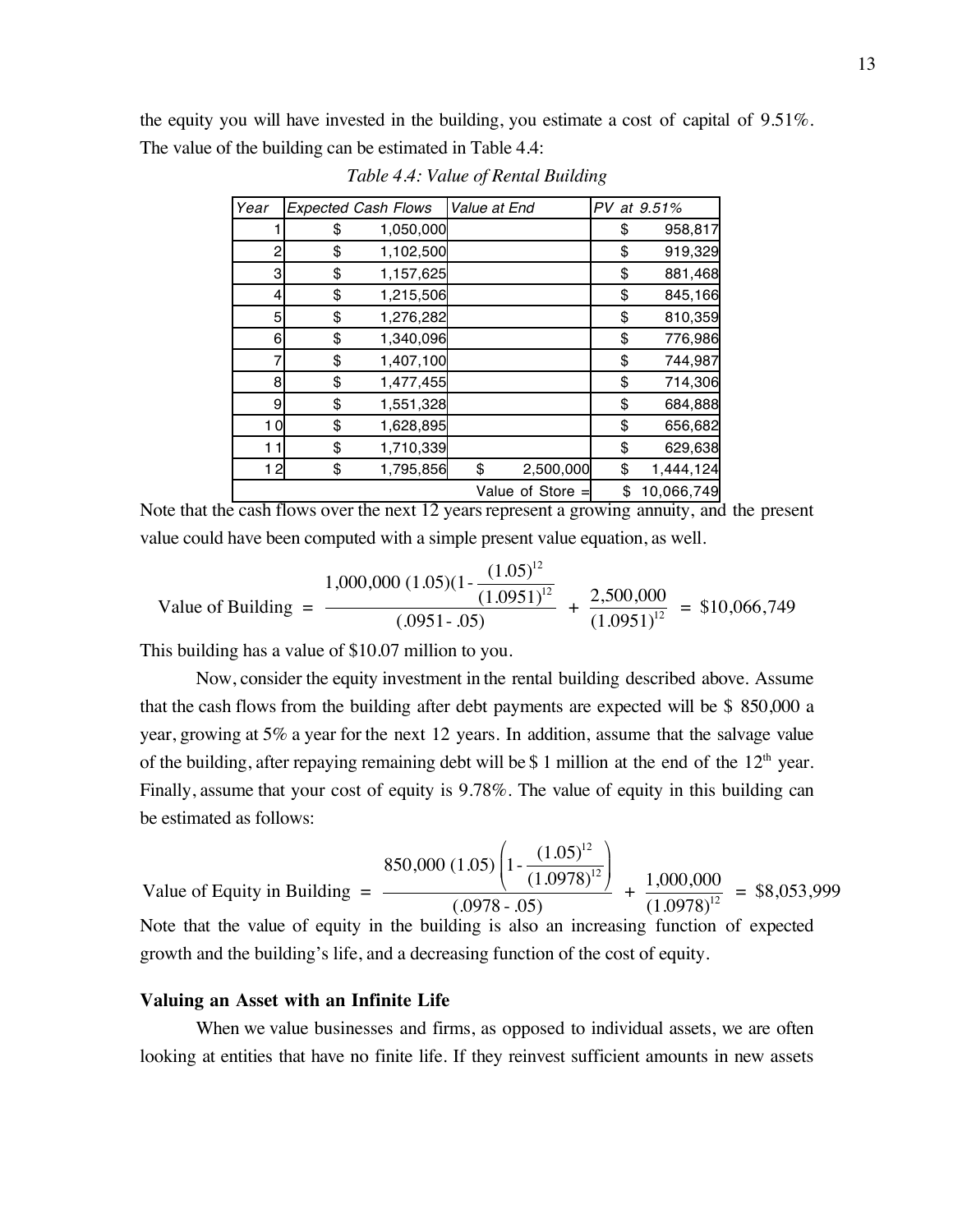each period, firms could keep generating cash flows forever. In this section, we value assets that have infinite lives and uncertain cash flows.

# *Equity and Firm Valuation*

In the section on valuing assets with equity risk, we introduced the notions of cash flows to equity and cash flows to the firm. We argued that cash flows to equity are cash flows after debt payments, all expenses and reinvestment needs have been met. In the context of a business, we will use the same definition to measure the cash flows to its equity investors. These cash flows, when discounted back at the cost of equity for the business, yields the value of the equity in the business. This is illustrated in Figure 4.6:



*Figure 4.6: Equity Valuation*

Note that our definition of both cash flows and discount rates is consistent – they are both defined in terms of the equity investor in the business.

There is an alternative approach in which, instead of valuing the equity stake in the asset or business, we look at the value of the entire business. To do this, we look at the collective cash flows not just to equity investors but also to lenders (or bondholders in the firm). The appropriate discount rate is the cost of capital, since it reflects both the cost of equity and the cost of debt. The process is illustrated in Figure 4.7.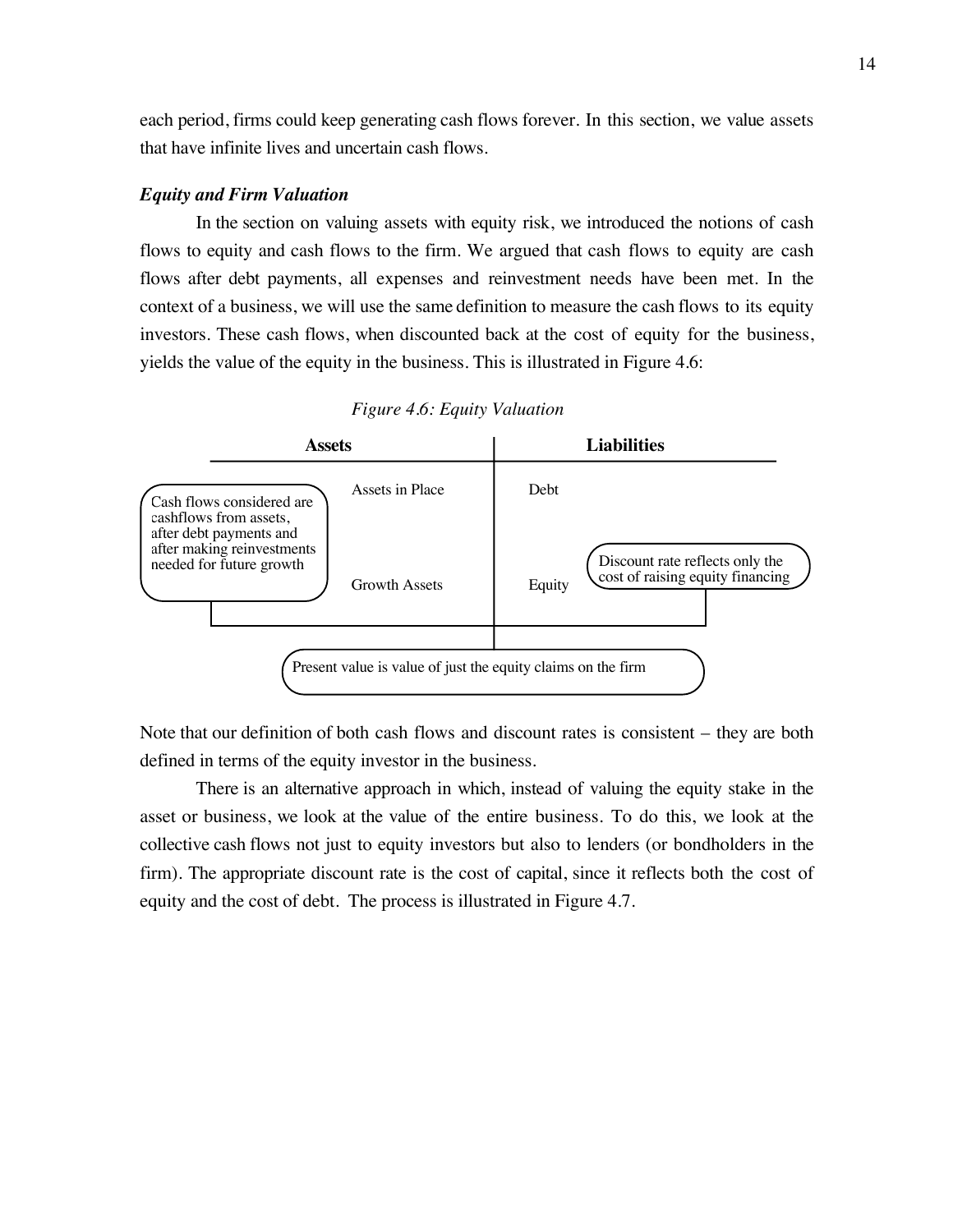#### **Figure 4.7: Firm Valuation**



Note again that we are defining both cash flows and discount rates consistently, to reflect the fact that we are valuing not just the equity portion of the investment but the investment itself.

#### *Dividends and Equity Valuation*

When valuing equity investments in publicly traded companies, we could argue that the only cash flows investors in these investments get from the firm are dividends. Therefore, the value of the equity in these investments can be computed as the present value of expected dividend payments on the equity.

Value of Equity (Only Dividends) = 
$$
\sum_{t=1}^{t=\infty} \frac{E(Dividend_t)}{(1 + k_e)^t}
$$

The mechanics are similar to those involved in pricing a bond, with dividend payments replacing coupon payments, and the cost of equity replacing the interest rate on the bond. The fact that equity in a publicly traded firm has an infinite life, however, indicates that we cannot arrive at closure on the valuation without making additional assumptions.

One way in which we might be able to estimate the value of the equity in a firm is by assuming that the dividends, starting today, will grow at a constant rate forever. If we do that, we can estimate the value of the equity using the present value formula for a perpetually growing cash flow in chapter 3. In fact, the value of equity will be

Value of Equity (Dividends growing at a constant rate forever) = 
$$
\frac{E(Dividend next period)}{(k_e - g_n)}
$$

This model, which is called the **Gordon growth model**, is simple but limited, since it can value only companies that pay dividends, and only if these dividends are expected to grow at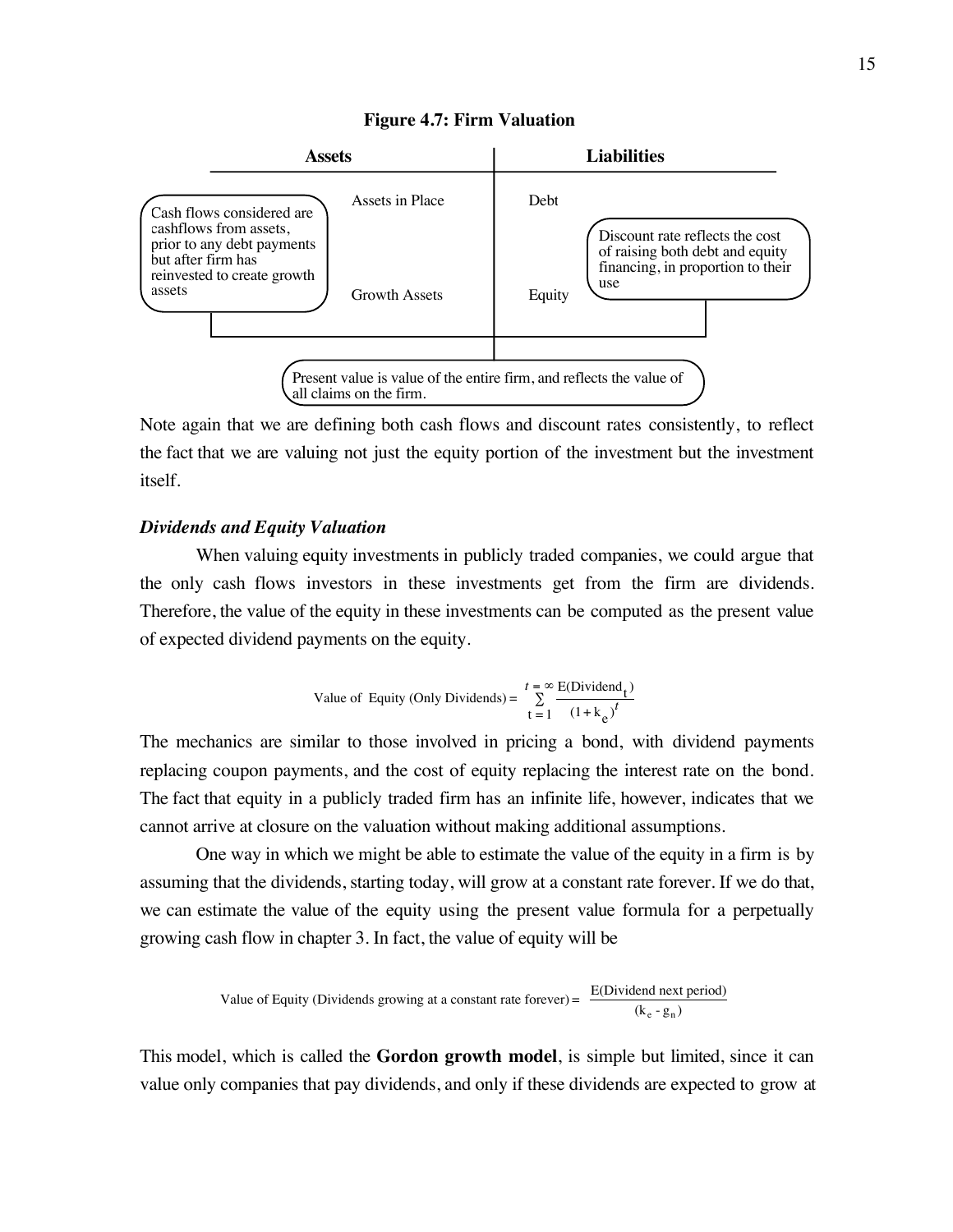a constant rate forever. The reason this is a restrictive assumption is that no asset or firm's cash flows can grow forever at a rate higher than the growth rate of the economy. If it did, the firm would become the economy. Therefore, the constant growth rate is constrained to be less than or equal to the economy's growth rate. For valuations of firms in US dollars, this puts an upper limit on the growth rate of approximately 5-6%4. This constraint will also ensure that the growth rate used in the model will be less than the discount rate.

We will illustrate this model using Consolidated Edison, the utility that produces power for much of New York city, paid dividends per share of \$ 2.12 in 1998. The dividends are expected to grow 5% a year in the long term, and the company has a cost of equity of 9.40%. The value per share can be estimated as follows:

Value of Equity per share =  $$2.12 (1.05) / (0.094 - 0.05) = $50.59$ The stock was trading at \$ 54 per share at the time of this valuation. We could argue that based upon this valuation, the stock was mildly overvalued.

What happens if we have to value a stock whose dividends are growing at 15% a year? The solution is simple. We value the stock in two parts. In the first part, we estimate the expected dividends each period for as long as the growth rate of this firm's dividends remains higher than the growth rate of the economy, and sum up the present value of the dividends. In the second part, we assume that the growth rate in dividends will drop to a stable or constant rate forever sometime in the future. Once we make this assumption, we can apply the Gordon growth model to estimate the present value of all dividends in stable growth. This present value is called the **terminal price** and represents the expected value of the stock in the future, when the firm becomes a stable growth firm. The present value of this terminal price is added to the present value of the dividends to obtain the value of the stock today.

Value of Equity with high-growth dividends = 
$$
\sum_{t=1}^{t=N} \frac{E(Dividends_t)}{(1+k_e)^t} + \frac{\text{Terminal Price}_N}{(1+k_e)^N}
$$

where N is the number of years of high growth and the terminal price is based upon the assumption of stable growth beyond year N.

**Terminal Price** = 
$$
\frac{E(Dividend_{N+1})}{(k_e - g_n)}
$$

To illustrate this model, assume that you were trying to value Coca Cola. The company paid \$0.69 as dividends per share during 1998, and these dividends are expected

 $\overline{a}$ 

 $4$  The nominal growth rate of the US economy through the nineties has been about 5%. The growth rate of the global economy, in nominal US dollar terms, has been about 6% over that period.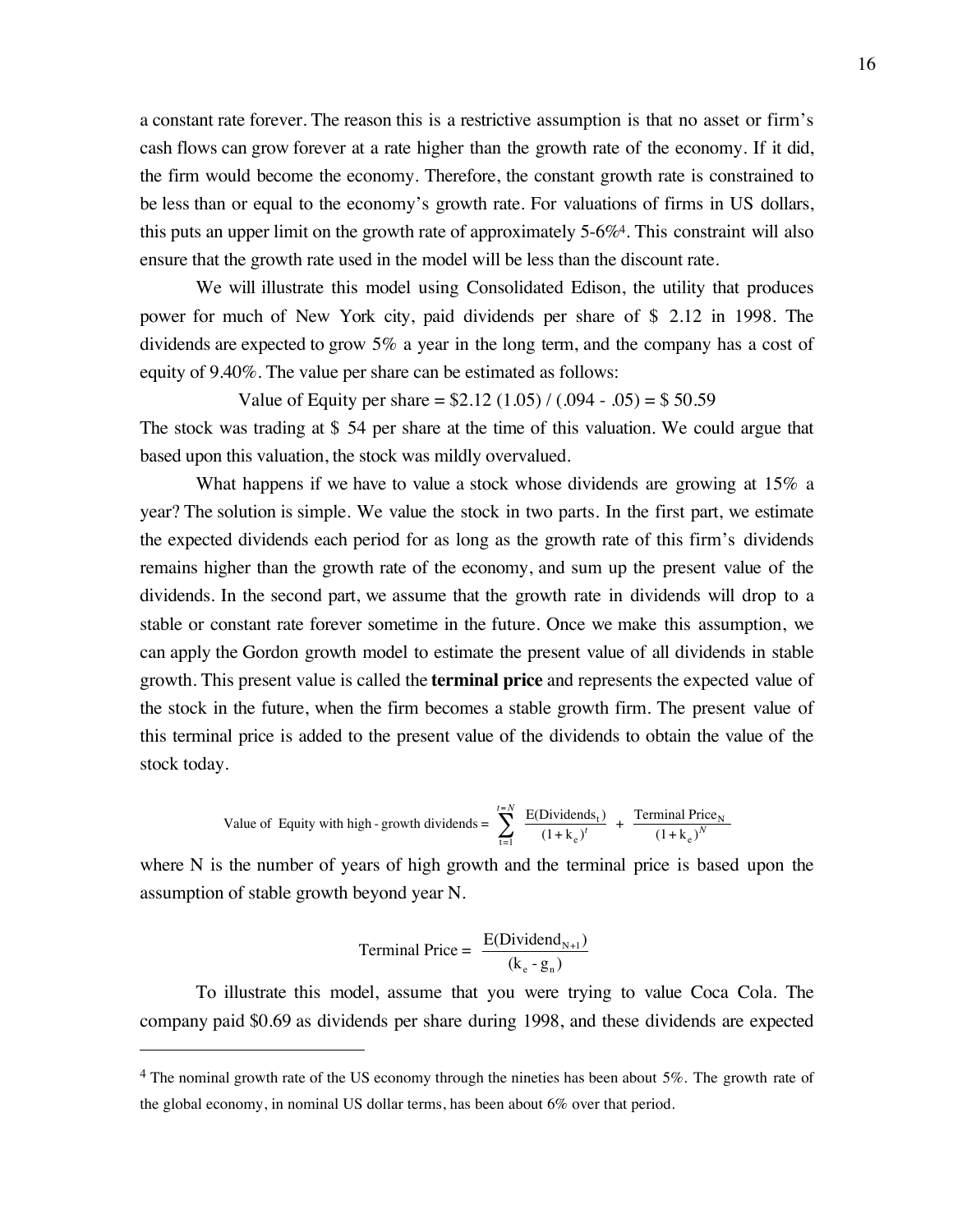to grow 25% a year for the next 10 years. Beyond that, the expected growth rate is expected to be  $6\%$  a year forever. Assuming a cost of equity of  $11\%$  for Coca Cola, we can estimate the value of the stock in two parts and then estimate its value today.

*I. Estimate the value of expected dividends during the next 10 years*

The expected dividends during the high growth phase are estimated in the Table 4.5. The present values of the dividends are estimated using the cost of equity of 11% in the last column.

| Year | Dividends per Share |                        | <b>Present Value</b> |       |
|------|---------------------|------------------------|----------------------|-------|
|      |                     |                        |                      |       |
|      | \$                  | 0.86                   | \$                   | 0.78  |
| 2    | \$                  | 1.08                   | \$                   | 0.88  |
| 3    | \$                  | 1.35                   | \$                   | 0.99  |
| 4    | \$                  | 1.68                   | \$                   | 1.11  |
| 5    | \$                  | 2.11                   | \$                   | 1.25  |
| 6    | \$                  | 2.63                   | \$                   | 1.41  |
| 7    | \$                  | 3.29                   | \$                   | 1.58  |
| 8    | \$                  | 4.11                   | \$                   | 1.78  |
| 9    | \$                  | 5.14                   | \$                   | 2.01  |
|      | \$                  | 6.43                   | \$                   | 2.26  |
|      |                     | <b>PV</b> of Dividends | \$                   | 14.05 |

| Table 4.5: Value of Expected Dividends during High-Growth Phase |  |  |  |  |
|-----------------------------------------------------------------|--|--|--|--|
|-----------------------------------------------------------------|--|--|--|--|

*II. Estimate the terminal value of the stock at the end of the high growth phase*

To estimate the terminal price, we first estimate the dividends per share one year past the high growth phase and use the perpetual growth equation to compute present value. For Coca Cola, the estimates are as follows:



Expected Dividends per share in year  $11 = $6.43 *1.06 = $6.81$ 

Expected Terminal Price =  $$6.81 / (.11 - .06) = $136.24$ 

*III. Estimate the value of the stock today*

To estimate the value of the stock today, we add the present value of the terminal price estimated in the previous step to the present value of the dividends during the high growth period:

Value of Stock today = PV of Dividends in high growth  $+$  PV of Terminal Price  $=$  \$ 14.05  $+$  \$ 136.24/(1.11)<sup>10</sup>  $=$  \$62.03

## *A Broader Measure of Cash Flows to Equity*

There are two significant problems with the use of just dividends to value equity. The first is that it works only cash flows to the equity investors take the form of dividends.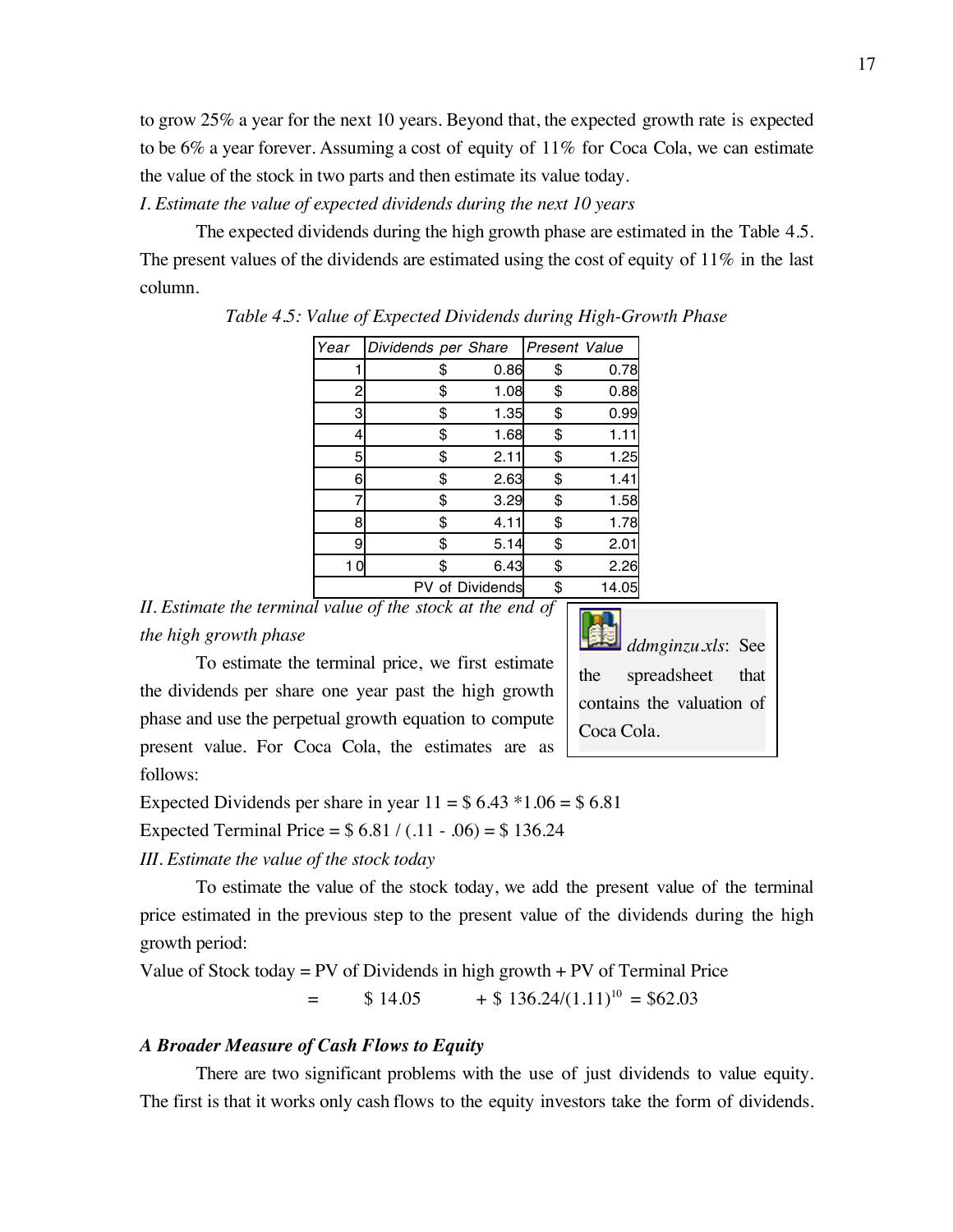It will not work for valuing equity in private businesses, where the owners often withdraw cash from the business but may not call it dividends, and it may not even work for publicly traded companies if they return cash to the equity investors by buying back stock, for instance. The second problem is that the use of dividends is based upon the assumption that firms pay out what they can afford to in dividends. When this is not true, the dividend discount models will mis-estimate the value of equity.

To counter this problem, we consider a broader definition of cash flow to which we call **free cash flow to equity**, defined as the cash left over after operating expenses, interest expenses, net debt payments and reinvestment needs. By **net debt payments**, we are referring to the difference between new debt issued and repayments of old debt. If the new debt issued exceeds debt repayments, the free cash flow to equity will be higher.

Free Cash Flow to Equity (FCFE) = Net Income – Reinvestment Needs – (Debt Repaid – New Debt Issued)

Think of this as potential dividends, or what the company could have paid out in dividend. To illustrate, in 1998, the Home Depot's free cash flow to equity using this definition was:

 $F CFE<sub>Boeino</sub>$  = Net Income – Reinvestment Needs – (Debt Repaid – New Debt Issued)  $= $ 1,614$  million - \$1,876 million –  $(8 – 246$  million) = - \$24 million

Clearly, the Home Depot did not generate positive cash flows after reinvesment needs and net debt payments. Surprisingly, the firm did pay a dividend, albeit a small one. Any dividends paid by the Home Depot during 1998 had to be financed with existing cash balances, since the free cash flow to equity is negative.



Once the free cash flows to equity have been estimated,

the process of estimating value parallels the dividend discount model. To value equity in a firm where the free cash flows to equity are growing at a constant rate forever, we use the present value equation to estimate the value of cash flows in perpetual growth:

> Value of Equity in Infinite - Life Asset =  $\frac{E(FCFE_t)}{A}$  $(k_e - g$ t  $(e - g_n)$

All the constraints relating to the magnitude of the constant growth rate used that we discussed in the context of the dividend discount model, continue to apply here.

In the more general case, where free cash flows to equity are growing at a rate higher than the growth rate of the economy, the value of the equity can be estimated again in two parts. The first part is the present value of the free cash flows to equity during the high growth phase, and the second part is the present value of the terminal value of equity,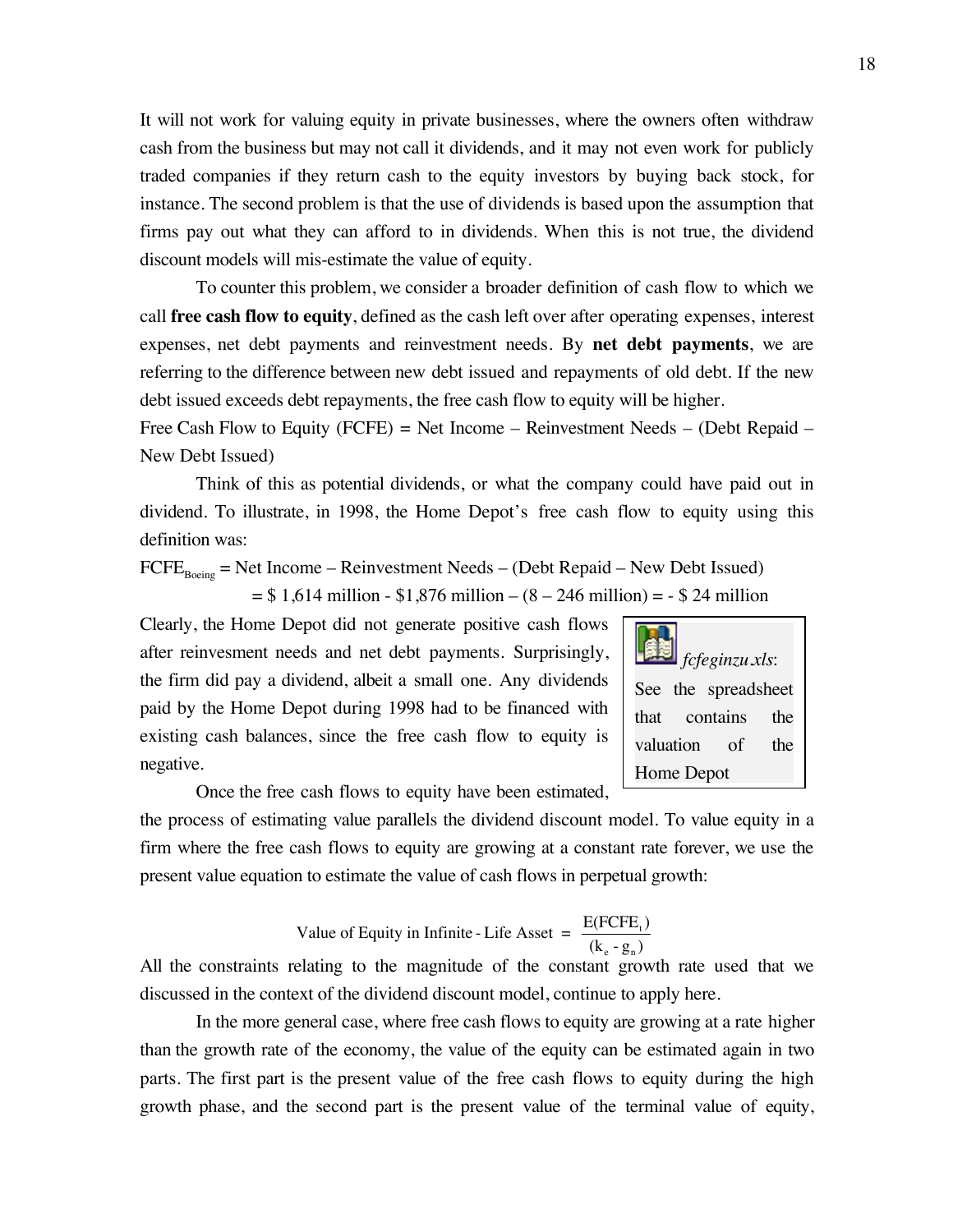estimated based on the assumption that the firm will reach stable growth sometime in the future.

Value of Equity with high growth FCFE = 
$$
\sum_{t=1}^{t=N} \frac{E(FCFE_t)}{(1+k_e)^t} + \frac{\text{Terminal Value of Equity}_N}{(1+k_e)^N}
$$

With the FCFE approach, we have the flexibility we need to value equity in any type of business or publicly traded company.

Consider the case of the Home Depot. Assume that we expect the free cash flows to equity at the firm to become positive next period and to grow for the next 10 years at rates much higher than the growth rate for the economy. To estimate the free cash flows to equity for the next 10 years, we make the following assumptions:

- The net income of \$1,614 million will grow 15% a year each year for the next 10 years.
- The firm will reinvest 75% of the net income back into new investments each year, and its net debt issued each year will be 10% of the reinvestment.

Table 4.6 summarizes the free cash flows to equity at the firm for this period and computes the present value of these cash flows at the Home Depot's cost of equity of 9.78%.

| Year |                     | Net Income | Reinvestment Needs |       |        | Net Debt |    | <b>FCFE</b> |         | PV of FCFE |
|------|---------------------|------------|--------------------|-------|--------|----------|----|-------------|---------|------------|
|      |                     |            |                    |       | Issued |          |    |             |         |            |
| 1    | \$                  | 1,856      | \$                 | 1,392 | \$     | (139)    | \$ | 603         | \$      | 549        |
| 2    | \$                  | 2,135      | \$                 | 1,601 | \$     | (160)    | \$ | 694         | \$      | 576        |
| 3    | \$                  | 2,455      | \$                 | 1,841 | \$     | (184)    | \$ | 798         | \$      | 603        |
| 4    | \$                  | 2,823      | \$                 | 2,117 | \$     | (212)    | \$ | 917         | \$      | 632        |
| 5    | \$                  | 3,246      | \$                 | 2,435 | \$     | (243)    | \$ | 1,055       | \$      | 662        |
| 6    | \$                  | 3,733      | \$                 | 2,800 | \$     | (280)    | \$ | 1,213       | \$      | 693        |
| 7    | \$                  | 4,293      | \$                 | 3,220 | \$     | (322)    | \$ | 1,395       | \$      | 726        |
| 8    | \$                  | 4.937      | \$                 | 3,703 | \$     | (370)    | \$ | 1,605       | \$      | 761        |
| 9    | \$                  | 5,678      | \$                 | 4,258 | \$     | (426)    | \$ | 1,845       | \$      | 797        |
| 10   | \$                  | 6,530      | \$                 | 4,897 | \$     | (490)    | \$ | 2,122       | \$      | 835        |
|      | Sum of PV of FCFE = |            |                    |       |        |          |    |             | \$6,833 |            |

*Table 4.6: Value of FCFE*

Note that since more debt is issued than paid, net debt issued increases the free cash flows to equity each year. To estimate the terminal price, we assume that net income will grow  $6\%$ a year forever after year 10. Since lower growth will require less reinvestment, we will assume that the reinvestment rate after year 10 will be 40% of net income; net debt issued will remain 10% of reinvestment.

 $\text{FCFE}_{11} = \text{Net Income}_{11} - \text{Reinvestment}_{11} - \text{Net Debt Paid (Issued)}_{11}$ 

 $= $6,530 (1.06) - $6,530 (1.06) (0.40) - (-277) = $4,430$  million Terminal Price<sub>10</sub> = FCFE<sub>11</sub>/(k<sub>e</sub> – g) = \$ 4,430 / (.0978 - .06) = \$117,186 million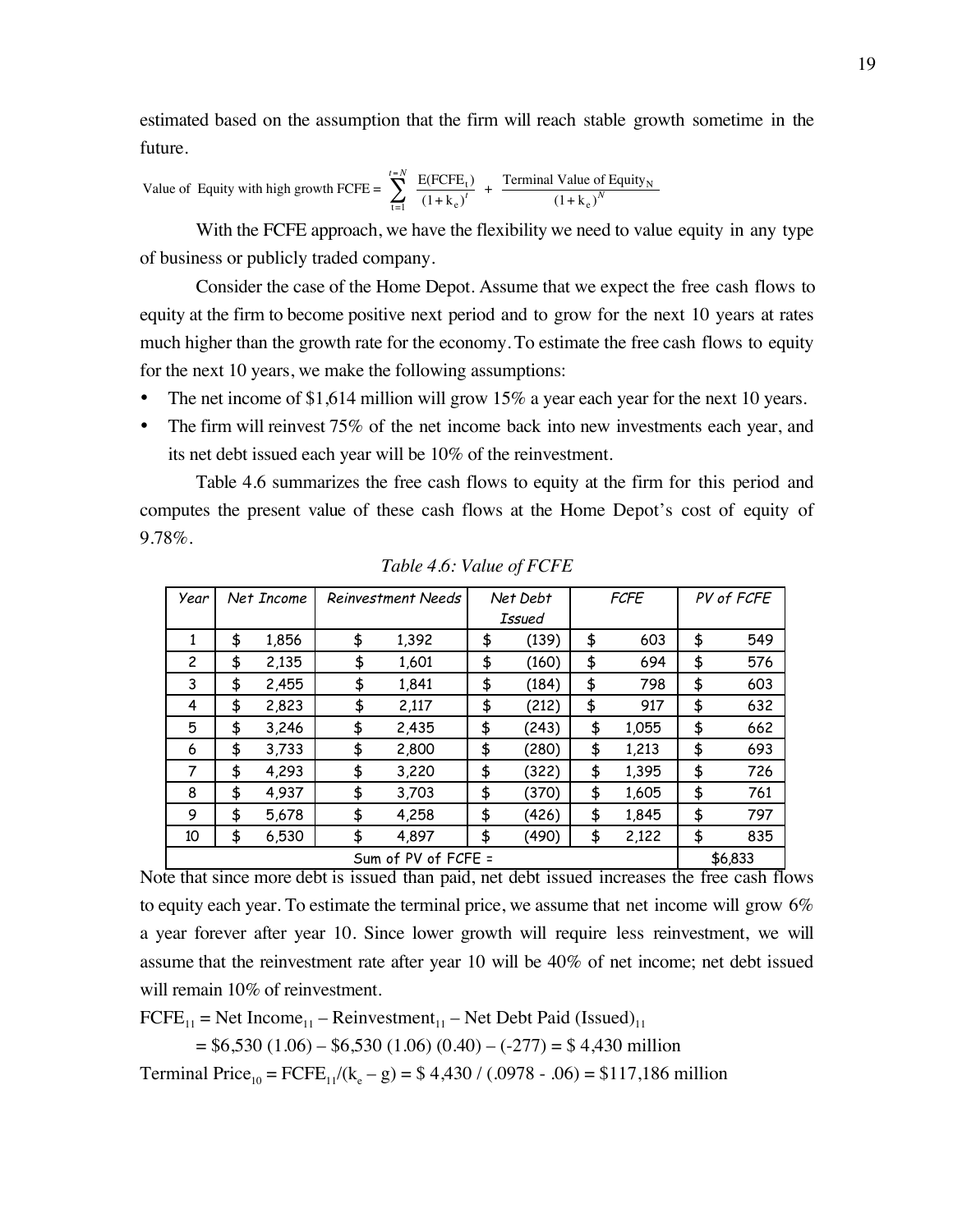The value per share today can be computed as the sum of the present values of the free cash flows to equity during the next 10 years and the present value of the terminal value at the end of the  $10<sup>th</sup>$  year.

Value of the Stock today =  $$6,833$  million +  $$117,186/(1.0978)^{10} = $52,927$  million On a free cash flow to equity basis, we would value the equity at the Home Depot at \$ 52.93 billion.

## *From Valuing Equity to Valuing the Firm*

A firm is more than just its equity investors. It has other claim holders, including bondholders and banks. When we value the firm, therefore, we consider cash flows to all of these claim holders. We define the **free cash flow to the firm** as being the cash flow left over after operating expenses, taxes and reinvestment needs, but before any debt payments (interest or principal payments).

Free Cash Flow to Firm (FCFF) = After-tax Operating Income – Reinvestment Needs The two differences between FCFE and FCFF become clearer when we compare their definitions. The free cash flow to equity begins with net income, which is after interest expenses and taxes, whereas the free cash flow to the firm begins with after-tax operating income, which is before interest expenses. Another difference is that the FCFE is after net debt payments, whereas the FCFF is before net debt.

What exactly does the free cash flow to the firm measure? On the one hand, it measures the cash flows generated by the assets before any financing costs are considered and thus is a measure of operating cash flow. On the other, the free cash flow to the firm is the cash flow used to service all claim holders' needs for cash – interest and principal to debt holders and dividends and stock buybacks to equity investors.

To illustrate the estimation of free cash flow to the firm, consider Boeing in 1998. In that year, Boeing had adjusted operating income of \$ 2,736 million, a tax rate of 35% and reinvested \$1,719 million in new investments. The free cash flow to the firm for Boeing in 1998 is then:

 $FCFF_{Boeine} = Operating Income (1- Tax Rate) - Reinvestment Needs$  $= $ 2,736 (1-.35) - $ 1,719 \text{ million} = $ 59 \text{ million}$ 

Once the free cash flows to the firm have been estimated, the process of computing value follows a familiar path. If valuing a firm or business with free cash flows growing at a constant rate forever, we can use the perpetual growth equation:

Value of Firm with FCFF growing at constant rate = 
$$
\frac{E(FCFF_1)}{(k_c - g_n)}
$$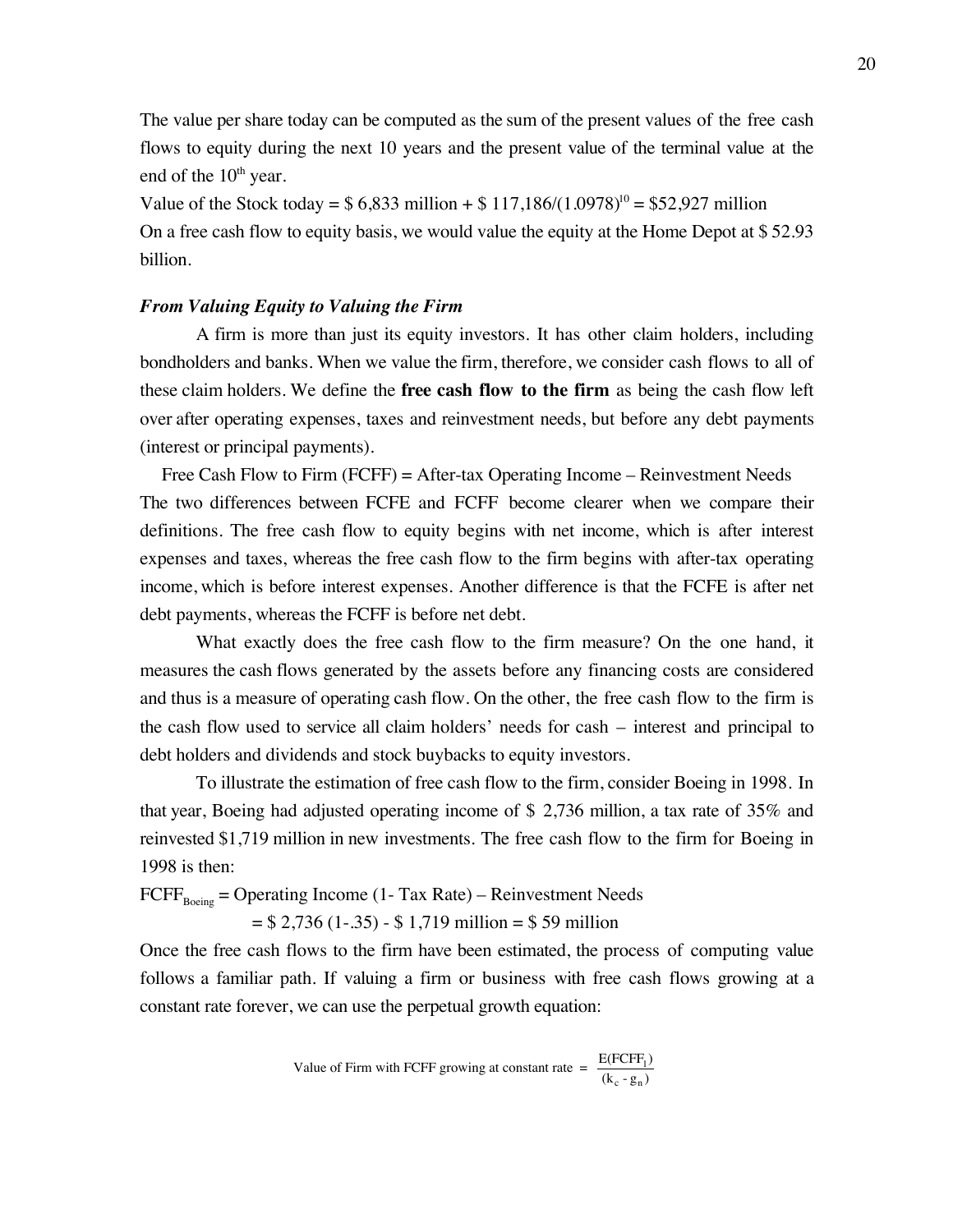There are two key distinctions between this model and the constant-growth FCFE model used earlier. The first is that we consider cash flows before debt payments in this model, whereas we used cash flows after debt payments when valuing equity. The second is that we then discount these cash flows back at a composite cost of financing, i.e., the cost of capital to arrive at the value of the firm, while we used the cost of equity as the discount rate when valuing equity.

To value firms where free cash flows to the firm are growing at a rate higher than that of the economy, we can modify this equation to consider the present value of the cash flows until the firm is in stable growth. To this present value, we add the present value of the terminal value, which captures all cash flows in stable growth.

Value of high - growth business = 
$$
\sum_{t=1}^{t=N} \frac{E(FCFF_t)}{(1+k_c)^t} + \frac{\text{Terminal Value of Business}_N}{(1+k_c)^N}
$$

Assume now that Boeing is interested in selling its information, space and defense systems division. The division reported cash flows before debt payments but after reinvestment needs of \$ 393 million in 1998, and the cash flows are expected to grow 5% a year in the long term. The cost of capital for the division is 9%. The division can be valued as follows:

Value of Division =  $$393 (1.05) / (0.09 - 0.05) = $10,318$  million

You can extend this model to value Boeing as a firm. To do this valuation, assume that Boeing has cash flows before debt payments but after reinvestment needs and taxes of \$ 850 million in the current year. Further, assume that these cash flows will grow at 15% a year for the next 5 years and at 5% thereafter. Boeing has a cost of capital of 9.17%. The value of Boeing as a firm can then be estimated in Table 4.7:

*fcffginzu.xls*: See the spreadsheet that contains the valuation of Boeing as a firm.

| Year                          | Cash Flow | Terminal Value | Present Value |
|-------------------------------|-----------|----------------|---------------|
|                               | \$978     |                | \$895         |
| 2                             | \$1,124   |                | \$943         |
| 3                             | \$1,293   |                | \$994         |
|                               | \$1,487   |                | \$1,047       |
| 5                             | \$1,710   | \$43,049       | \$28,864      |
| Value of Boeing as a firm $=$ | \$32,743  |                |               |

*Table 4.7: Value of Boeing*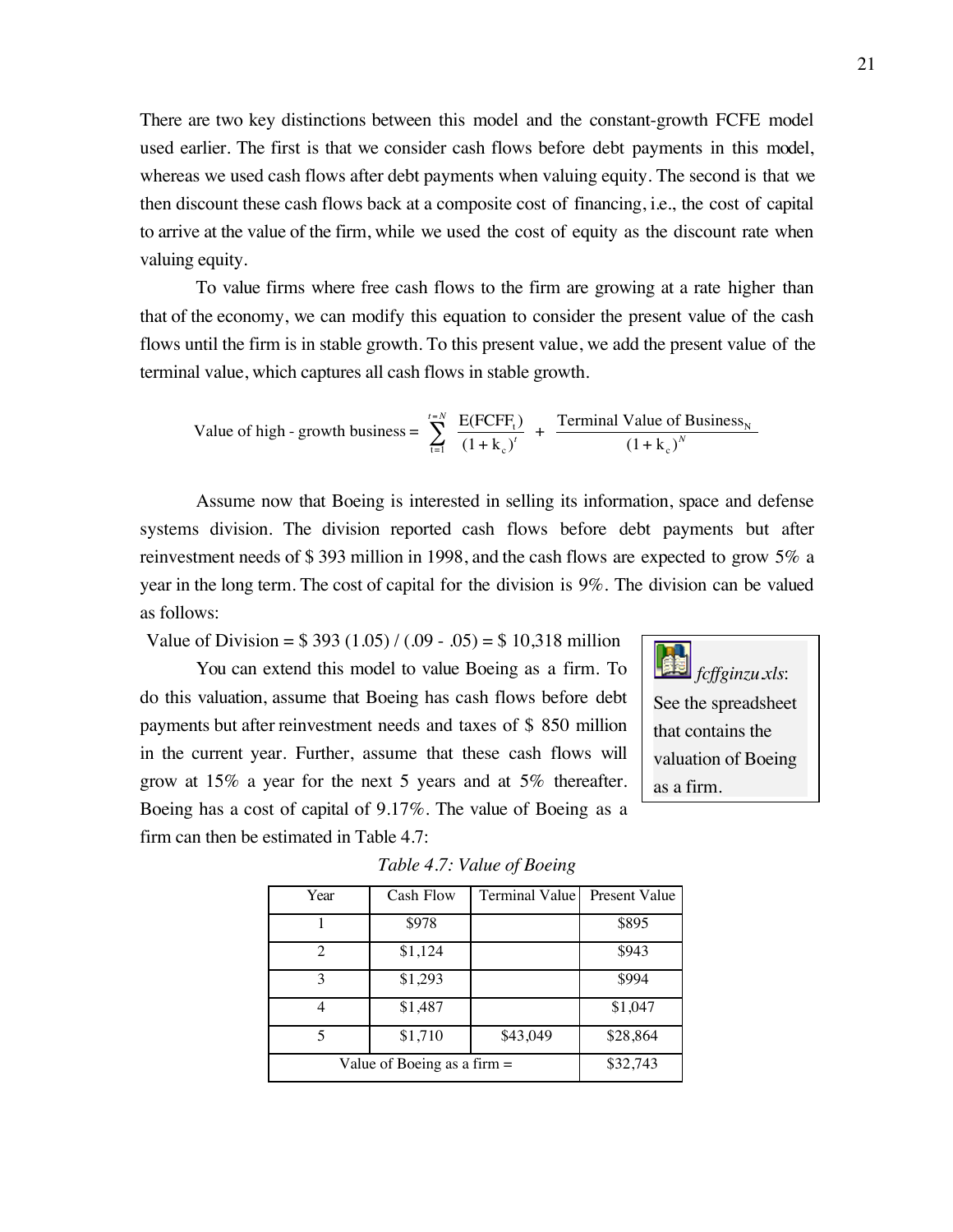The terminal value is estimated using the free cash flow to the firm in year 6, the cost of capital of 9.17% and the expected constant growth rate of 5% as follows:

Terminal Value =  $$ 1710 (1.05)/(0.0917-0.05) = $ 43,049$  million

It is then discounted back to the present to get the value of the firm today shown above as \$32,743 million.

Note that this is not the value of the equity of the firm. To get to the value of the equity, we would need to subtract out debt from \$32,743 million the value of all non-equity claims in the firm.

# **II. Relative Valuation**

In intrinsic valuation the objective is to find assets that are priced below what they should be, given their cash flow, growth and risk characteristics. In relative valuation, the philosophical focus is on finding assets that are cheap or expensive relative to how "similar" assets are being priced by the market right now. It is therefore entirely possible that an asset that is expensive on an intrinsic value basis may be cheap on a relative basis.

#### **A. Standardized Values and Multiples**

To compare the valuations of "similar" assets in the market, we need to standardize the values in some way. They can be standardized relative to the earnings that they generate, the book value or replacement value of the assets themselves or relative to the revenues that they generate. Each approach is used widely and has strong adherents.

# *1. Earnings Multiples*

One of the more intuitive ways to think of the value of any asset is as a multiple of the earnings generated by it. When buying a stock, it is common to look at the price paid as a multiple of the earnings per share generated by the company. This *price/earnings ratio* can be estimated using current earnings per share (which is called a trailing PE) or a expected earnings per share in the next year (called a forward PE). When buying a business (as opposed to just the equity in the business) it is common to examine the value of the business as a multiple of the operating income (or EBIT) or the operating cash flow (EBITDA). While a lower multiple is better than a higher one, these multiples will be affected by the growth potential and risk of the business being acquired.

### *2. Book Value or Replacement Value Multiples*

While markets provide one estimate of the value of a business, accountants often provide a very different estimate of the same business in their books. This latter estimate, which is the *book value*, is driven by accounting rules and are heavily influenced by what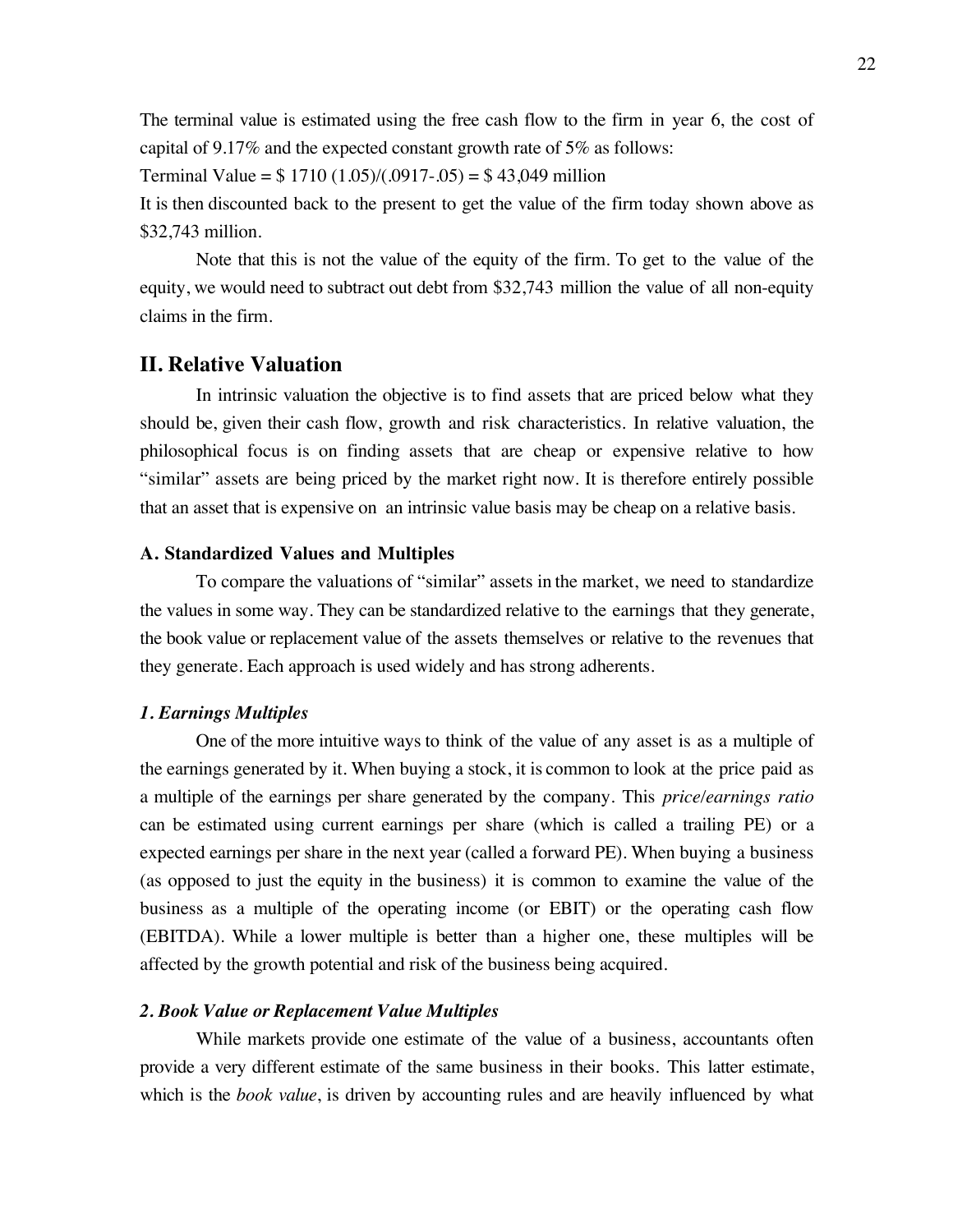was paid originally for the asset and any accounting adjustments (such as depreciation) made since. Investors often look at the relationship between the price they pay for a stock and the book value of equity (or net worth) as a measure of how over or undervalued a stock it; the price/book value ratio that emerges can vary widely across sectors, depending again upon the growth potential and the quality of the investments in each. When valuing businesses, this ratio is estimated using the value of the firm and the book value of all assets (rather than just the equity). For those who believe that book value is not a good measure of the true value of the assets, an alternative is to use the replacement cost of the assets; the ratio of the value of the firm to replacement cost is called *Tobin's Q*.

#### *3. Revenue Multiples*

Both earnings and book value are accounting measures and are affected by accounting rules and principles. An alternative approach, which is far less affected by these factors, is to look at the relationship between value of an asset and the revenues it generates. For equity investors, this ratio is the *price/sales ratio*, where the market value per share is divided by the revenues generated per share. For firm value, this ratio can be modified as the *value/sales ratio*, where the numerator becomes the total value of the firm. This ratio, again, varies widely across sectors, largely as a function of the profit margins in each. The advantage of these multiples, however, is that it becomes far easier to compare firms in different markets, with different accounting systems at work.

#### **B. The Fundamentals Behind Multiples**

One reason commonly given for relative valuation is that it requires far fewer assumptions than does discounted cash flow valuation. In my view, this is a misconception. The difference between discounted cash flow valuation and relative valuation is that the assumptions that an analyst makes have to be made explicit in the former and they can remain implicit in the latter. It is important that we know what the variables are that drive multiples, since these are the variables we have to control for when comparing these multiples across firms.

To look under the hood, so to speak, of equity and firm value multiples, we will go back to fairly simple discounted cash flow models for equity and firm value and use them to derive our multiples. Thus, the simplest discounted cash flow model for equity which is a stable growth dividend discount model would suggest that the value of equity is:

Value of Equity = 
$$
P_0 = \frac{DPS_1}{k_e - g_n}
$$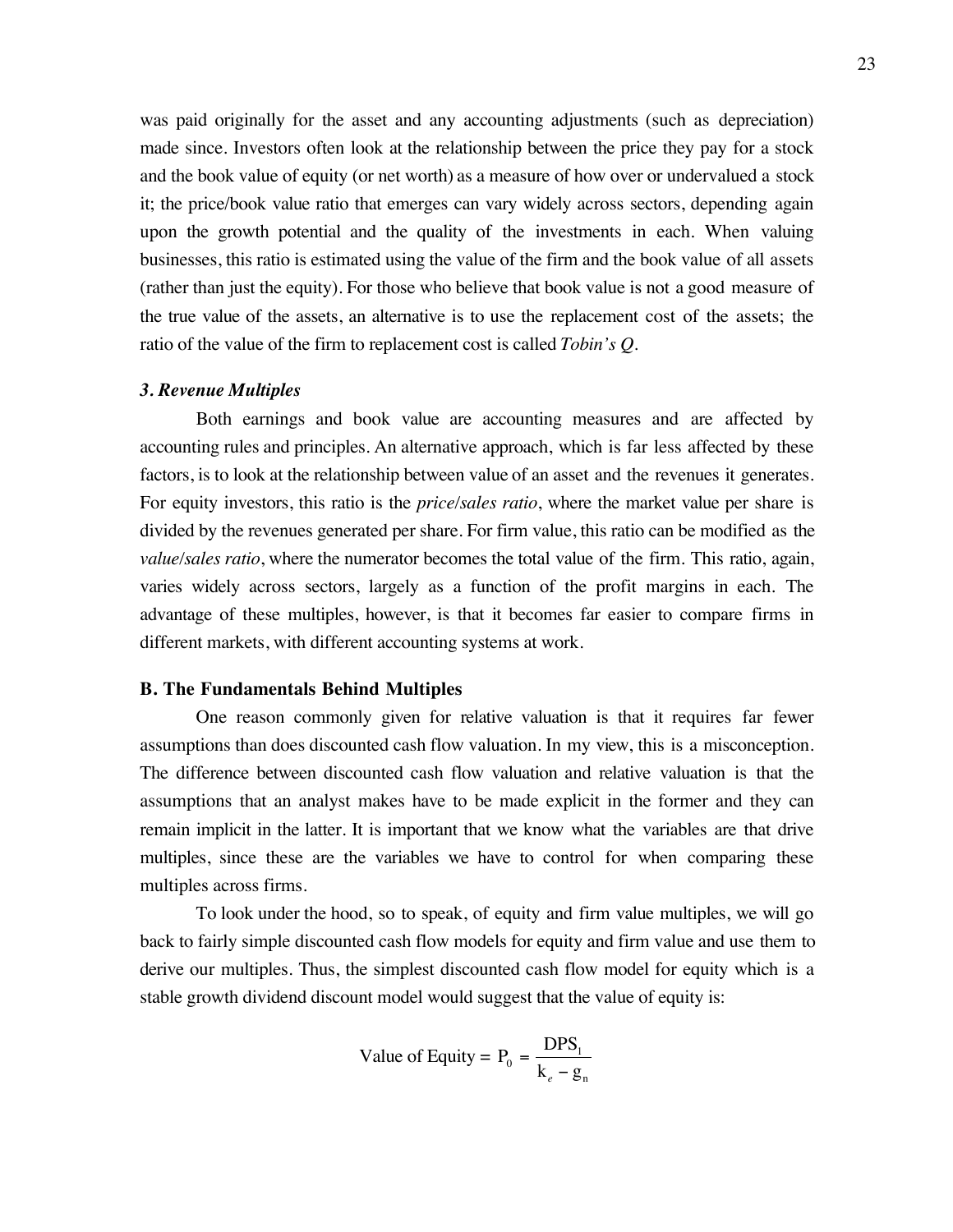where DPS<sub>1</sub> is the expected dividend in the next year,  $k_e$  is the cost of equity and  $g_n$  is the expected stable growth rate. Dividing both sides by the earnings, we obtain the discounted cash flow model for the PE ratio for a stable growth firm:

$$
\frac{P_0}{EPS_0} = PE = \frac{Payout Ratio * (1 + g_n)}{k_e - g_n}
$$

Dividing both sides by the book value of equity, we can estimate the Price/Book Value ratio for a stable growth firm:

$$
\frac{P_0}{BV_0} = PBV = \frac{ROE * Payout Ratio * (1 + g_n)}{k_e - g_n}
$$

where ROE is the return on equity. Dividing by the Sales per share, the price/sales ratio for a stable growth firm can be estimated as a function of its profit margin, payout ratio, profit margin and expected growth.

$$
\frac{P_0}{\text{Sales}_0} = PS = \frac{\text{Profit Margin * Payout Ratio * (1 + g_n)}}{k_e - g_n}
$$

We can do a similar analysis from the perspective of firm valuation. The value of a firm in stable growth can be written as:

Value of Firm = 
$$
V_0 = \frac{FCFF_1}{k_c - g_n}
$$

Dividing both sides by the expected free cash flow to the firm yields the Value/FCFF multiple for a stable growth firm:

$$
\frac{V_0}{\text{FCFF}_1} = \frac{1}{k_c - g_n}
$$

Since the free cash flow the firm is the after-tax operating income netted against the net capital expenditures and working capital needs of the firm, the multiples of EBIT, aftertax EBIT and EBITDA can also be similarly estimated. The value/EBITDA multiple, for instance, can be written as follows:

Value EBITDA  $=\frac{(1-t)}{1}$  $k_{\rm c}$  - g  $\frac{(-t)}{k_c - g}$  +  $\frac{Depr(t)/EBITDA}{k_c - g}$  -  $\frac{CEx/EBITDA}{k_c - g}$  -  $\frac{\Delta \text{ Working Capital/EBITDA}}{k_c - g}$ Δ Working Capital/EBITDA The point of this analysis is not to suggest that we go back to using discounted cash flow valuation but to get a sense of the variables that may cause these multiples to vary across firms in the same sector. An analyst who is blind to these variables might conclude that a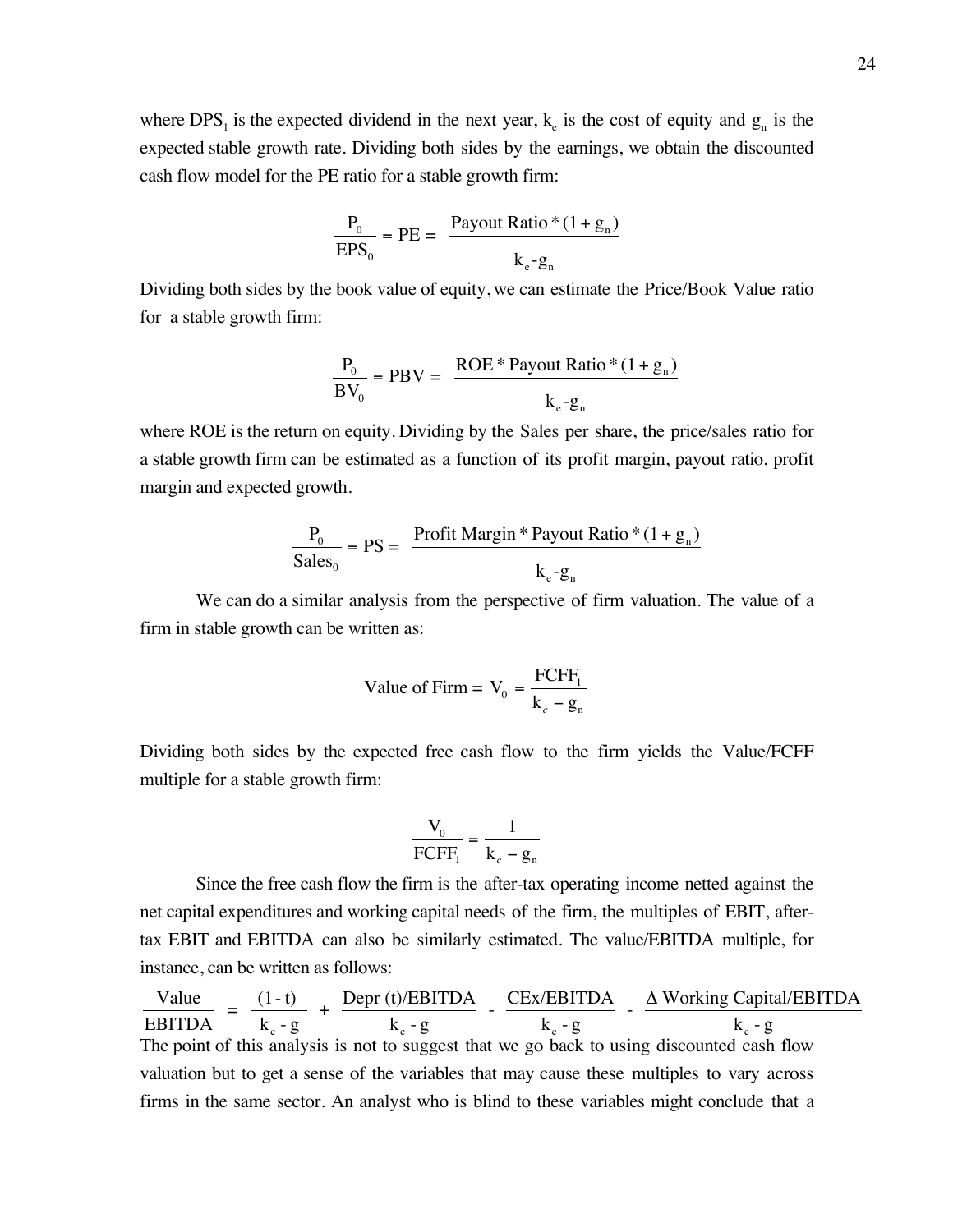stock with a PE of 8 is cheaper than one with a PE of 12, when the true reason may by that the latter has higher expected growth, or that a stock with a P/BV ratio of 0.7 is cheaper than one with a P/BV ratio of 1.5, when the true reason may be that the latter has a much higher return on equity. The following table lists out the multiples that are widely used and the variables driving each; the variable, which in my view, is the most significant is highlighted for each multiple. This is what I would call the *companion variable* for this multiple, i.e., the one variable I would need to know in order to use this multiple to find under or over valued assets.

| <i>Multiple</i>        | <b>Determining Variables</b>                              |
|------------------------|-----------------------------------------------------------|
| Price/Earnings Ratio   | Growth, Payout, Risk                                      |
| Price/Book Value Ratio | Growth, Payout, Risk, <b>ROE</b>                          |
| Price/Sales Ratio      | Growth, Payout, Risk, Net Margin                          |
| Value/EBIT             | Growth, <i>Reinvestment Needs</i> , Leverage, Risk        |
| Value/EBIT $(1-t)$     |                                                           |
| Value/EBITDA           |                                                           |
| Value/Sales            | Growth, Net Capital Expenditure needs, Leverage,<br>Risk, |
|                        | <b>Operating Margin</b>                                   |
| Value/Book Capital     | Growth, Leverage, Risk and <b>ROC</b>                     |

| Table 4.8: Multiples and Companion Variables |  |
|----------------------------------------------|--|
| Companion variables are in bold type         |  |

# **C. The Use of Comparables**

Most analysts who use multiples use them in conjunction with "comparable" firms to form conclusions about whether firms are fairly valued or not. At the risk of being simplistic, the analysis begins with two decisions - the multiple that will be used in the analysis and the group of firms that will comprise the comparable firms. The multiple is computed for each of the comparable firms, and the average is computed. To evaluate an individual firm, the analyst then compares its multiple to the average computed; if it is significantly different, the analyst makes a subjective judgment on whether the firm's individual characteristics (growth, risk ..) may explain the difference. Thus, a firm may have a PE ratio of 22 in a sector where the average PE is only 15, but the analyst may conclude that this difference can be justified by the fact that the firm has higher growth potential than the average firm in the sector. If, in the analysts' judgment, the difference on the multiple cannot be explained by the fundamentals, the firm will be viewed as over valued (if its multiple is higher than the average) or undervalued (if its multiple is lower than the average).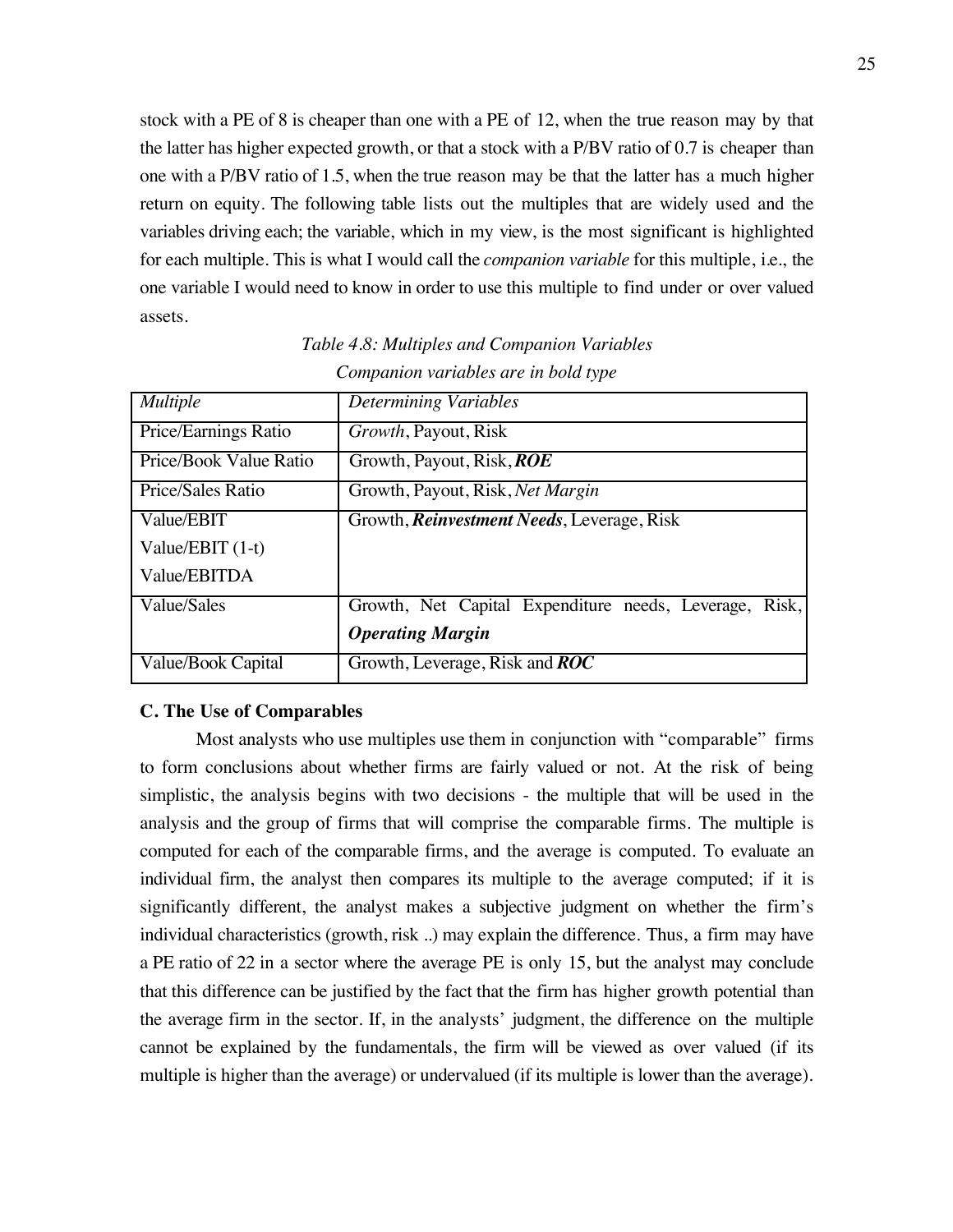# *1. Choosing Comparables*

The heart of this process is the selection of the firms that comprise comparable firms. From a valuation perspective, a comparable firm is one with similar cash flows, growth potential and risk. If life were simple, the value of a firm would be analyzed by looking at how an exactly identical firm - in terms of risk, growth and cash flows - is priced. In most analyses, however, a comparable firm is defined to be one in the same business as the firm being analyzed. If there are enough firms in the sector to allow for it, this list will be pruned further using other criteria; for instance, only firms of similar size may be considered. Implicitly, the assumption being made here is that firms in the same sector have similar risk, growth and cash flow profiles and therefore can be compared with much more legitimacy. This approach becomes more difficult to apply under two conditions:

1. There are relatively few firms in a sector. In most markets outside the United States, the number of publicly traded firms in a particular sector, especially if it is defined narrowly, is small.

2. The differences on risk, growth and cash flow profiles across firms within a sector is large. Thus, there may be hundreds of computer software companies listed in the United States, but the differences across these firms are also large.

The tradeoff is therefore a simple one. Defining a sector more broadly increases the number of firms that enter the comparable firm list, but it also results in a more diverse group.

## *2. Controlling for Differences across Firms*

Since it is impossible to find identical firms to the one being valued, we have to find ways of controlling for differences across firms on the relevant ways. The advantage of the discounted cash flow models introduced in the prior section is that we have a clear idea of what the fundamental determinants of each multiple are, and therefore what we should be controlling for; table 1 provides a summary of the variables. The process of controlling for the variables can range from very simple approaches, which modify the multiples to take into account differences on one key variable, to more complex approaches that allow for differences on more than one variable.

Let us start with the simple approaches. Here, the basic multiple is modified to take into account the most important variable determining that multiple. Thus, the PE ratio is divided by the expected growth rate in EPS for a company to come up with a growthadjusted PE ratio. Similarly, the PBV ratio is divided by the ROE to come up with a value ratio, and the price sales ratio by the net margin. These modified ratios are then compared across companies in a sector. Implicitly, the assumption made is that these firms are comparable on all the other dimensions of value, besides the one being controlled for.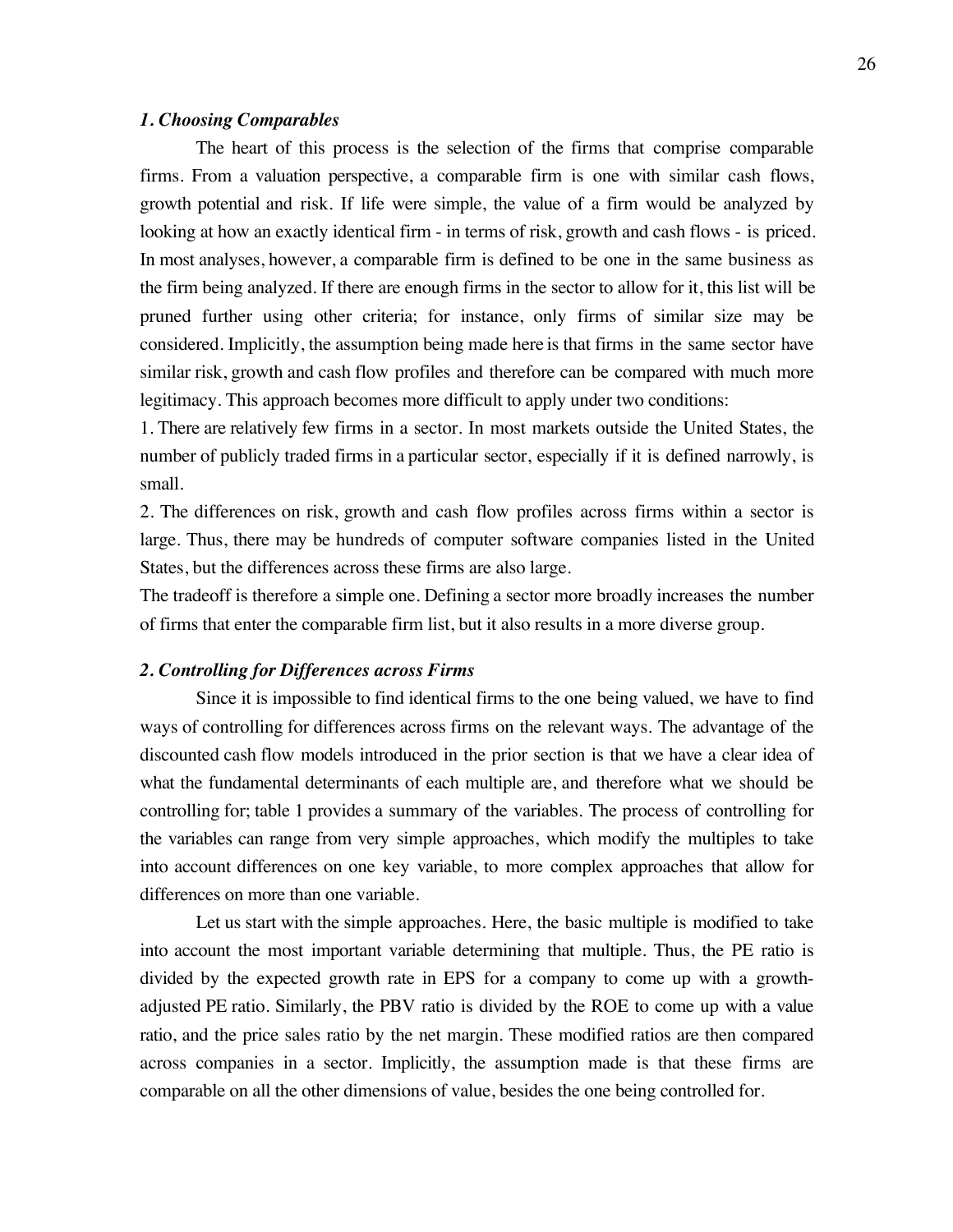# *Illustration 4: Comparing PE ratios and growth rates across firms: Software companies*

In the following table, we have listed the PE ratios and expected analyst consensus growth rates over 5 years for a selected list of software companies:

| Company                      | $\overline{PE}$ | <b>Expected Growth Rate</b> | <b>PE/Expected Growth</b> |
|------------------------------|-----------------|-----------------------------|---------------------------|
|                              |                 |                             | (PEG)                     |
| <b>Acclaim Entertainment</b> | 13.70           | 23.60%                      | 0.58                      |
| Activision                   | 75.20           | 40.00%                      | 1.88                      |
| <b>Broderbund</b>            | 32.30           | 26.00%                      | 1.24                      |
| Davidson Associates          | 44.30           | 33.80%                      | 1.31                      |
| Edmark                       | 88.70           | 37.50%                      | 2.37                      |
| <b>Electronic Arts</b>       | 33.50           | 22.00%                      | 1.52                      |
| The Learning Co.             | 33.50           | 28.80%                      | 1.16                      |
| <b>Maxis</b>                 | 73.20           | 30.00%                      | 2.44                      |
| Minnesota Educational        | 69.20           | 28.30%                      | 2.45                      |
| Sierra On-Line               | 43.80           | 32.00%                      | 1 37                      |

While comparisons on the PE ratio alone do not factor in the differences in expected growth, the PEG ratio in the last column can be viewed as growth adjusted PE ratio and that would suggest that Acclaim is the cheapest company in this group and Minnesota Educational is the most expensive. This conclusion holds only if these firms are of equivalent risk, however.

# *Controlling for more than one variable*

When firms vary on more than one dimension, it becomes difficult to modify the multiples to take into account the differences across firms. It is, however, feasible to run

regressions of the multiples against the variables and then use these regressions to get predicted values for each firm. This approach works reasonably well when the number of comparable firms is large and the relationship between the multiple and variable is strong. When these conditions do not hold, a few outliers can cause the coefficients to change dramatically and make the predictions much less reliable.

*oilcos.xls*: See the spreadsheet that contains the relative valuation of oil companies used in this example.

*Illustration 5: PBV Ratios and ROE: The Oil Sector*

The following table summarizes Price/Book Value ratios of oil companies and reports on their returns on equity and expected growth rates:

| Company Name |  |  | $\overline{P/BV}$ ROE Expected Growth |
|--------------|--|--|---------------------------------------|
|--------------|--|--|---------------------------------------|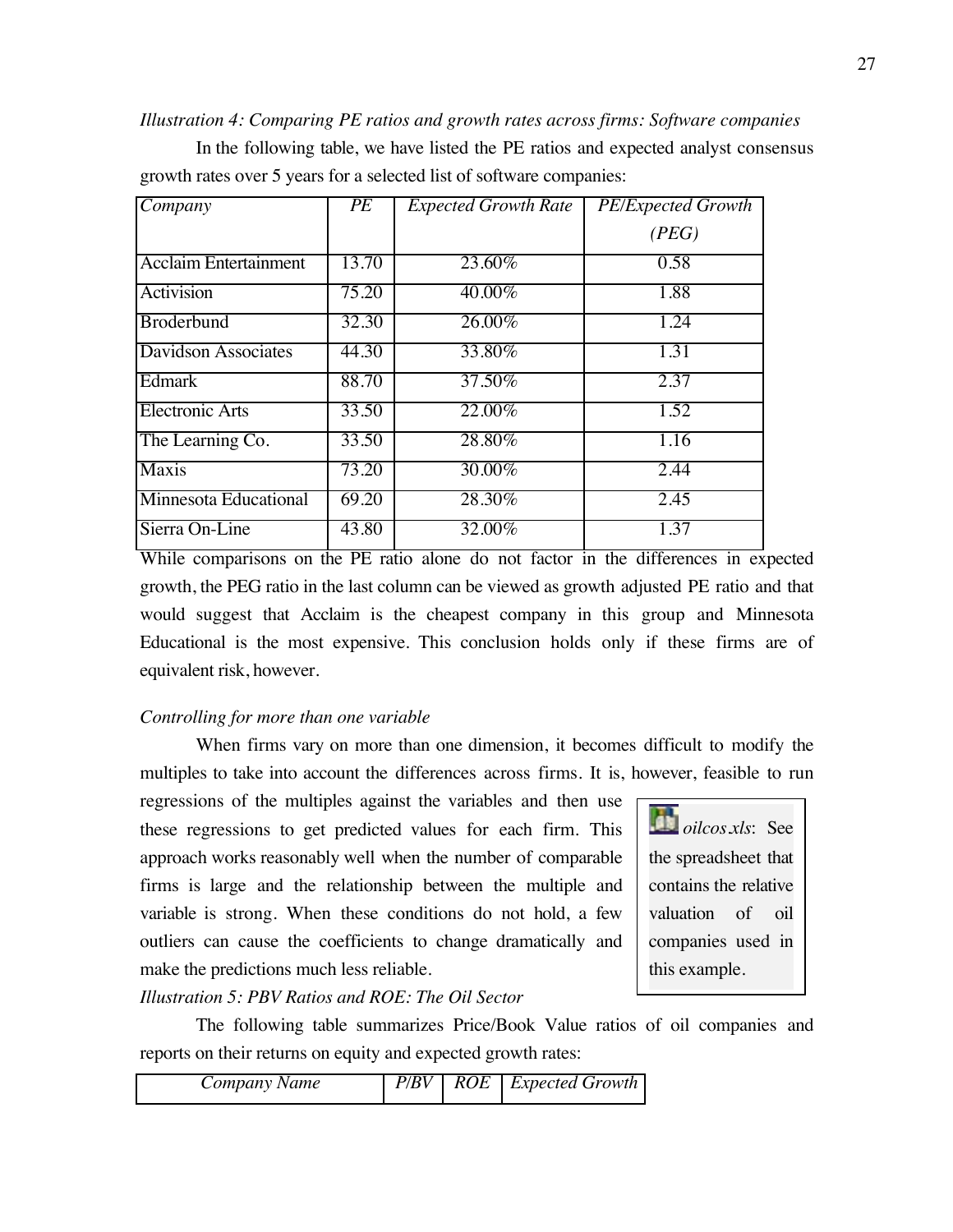| <b>Total ADR B</b>               | 0.90 | 4.10  | 9.50%    |
|----------------------------------|------|-------|----------|
| <b>Giant Industries</b>          | 1.10 | 7.20  | 7.81%    |
| Royal Dutch Petroleum ADR        | 1.10 | 12.30 | 5.50%    |
| <b>Tesoro Petroleum</b>          | 1.10 | 5.20  | $8.00\%$ |
| Petrobras                        | 1.15 | 3.37  | 15%      |
| <b>YPF ADR</b>                   | 1.60 | 13.40 | 12.50%   |
| Ashland                          | 1.70 | 10.60 | $7\%$    |
| <b>Quaker State</b>              | 1.70 | 4.40  | 17%      |
| Coastal                          | 1.80 | 9.40  | 12%      |
| <b>Elf Aquitaine ADR</b>         | 1.90 | 6.20  | 12%      |
| Holly                            | 2.00 | 20.00 | 4%       |
| <b>Ultramar Diamond Shamrock</b> | 2.00 | 9.90  | $8\%$    |
| Witco                            | 2.00 | 10.40 | 14%      |
| <b>World Fuel Services</b>       | 2.00 | 17.20 | 10%      |
| Elcor                            | 2.10 | 10.10 | 15%      |
| Imperial Oil                     | 2.20 | 8.60  | 16%      |
| <b>Repsol ADR</b>                | 2.20 | 17.40 | 14%      |
| Shell Transport & Trading ADR    | 2.40 | 10.50 | 10%      |
| Amoco                            | 2.60 | 17.30 | $6\%$    |
| Phillips Petroleum               | 2.60 | 14.70 | 7.50%    |
| <b>ENI SpA ADR</b>               | 2.80 | 18.30 | $10\%$   |
| Mapco                            | 2.80 | 16.20 | 12%      |
| Texaco                           | 2.90 | 15.70 | 12.50%   |
| <b>British Petroleum ADR</b>     | 3.20 | 19.60 | $8\%$    |
| Tosco                            | 3.50 | 13.70 | $14\%$   |

Since these firms differ on both growth and return on equity, we ran a regression of PBV ratios on both variables:

 $PBV = -0.11 + 11.22$  (ROE) + 7.87 (Expected Growth)  $R^2 = 60.88\%$ (5.79) (2.83)

The numbers in brackets are t-statistics and suggest that the relationship between PBV ratios and both variables in the regression are statistically significant. The R-squared indicates the percentage of the differences in PBV ratios that is explained by the independent variables. Finally, the regression itself can be used to get predicted PBV ratios for the companies in the list. Thus, the predicted PBV ratio for Repsol would be: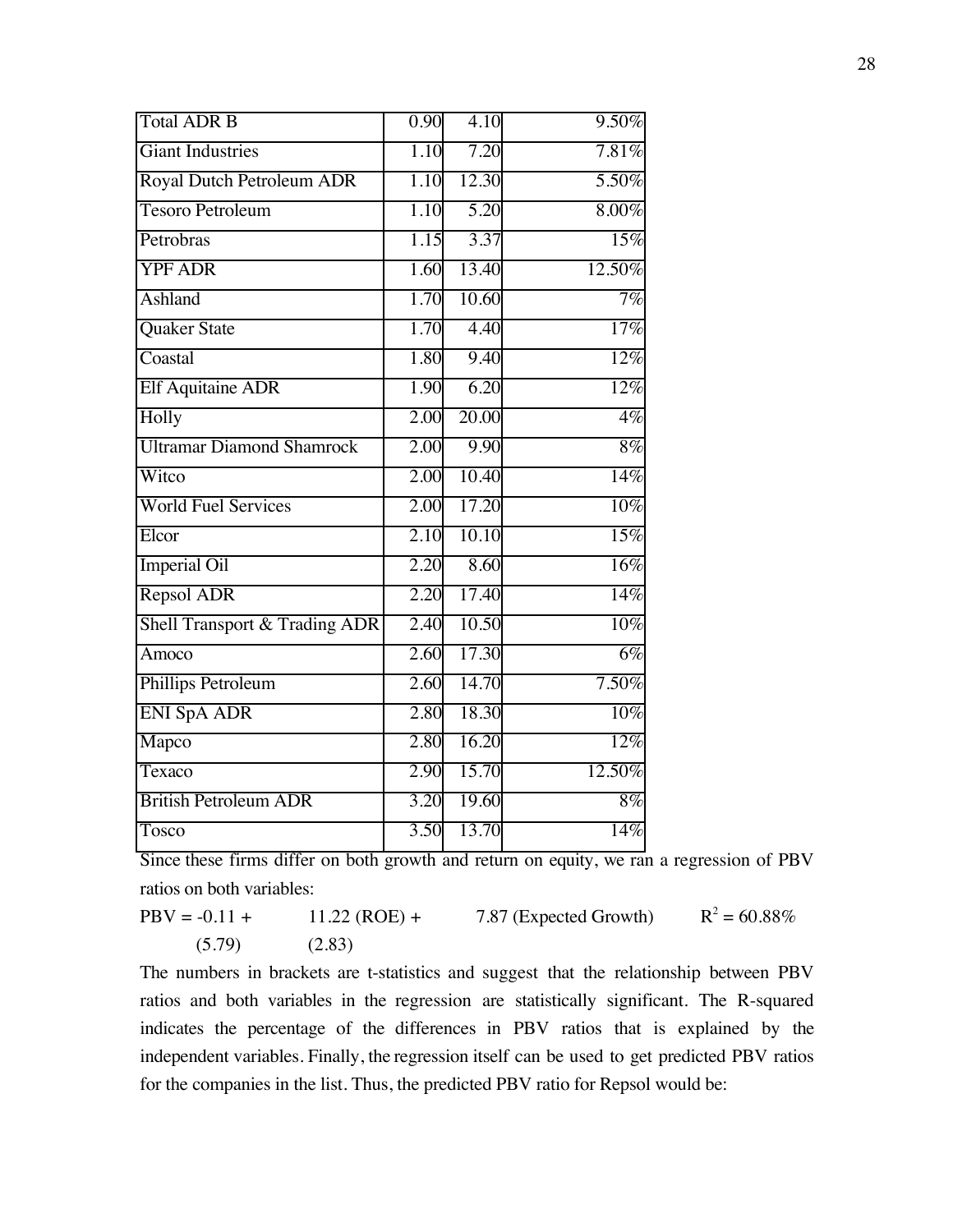Predicted PBV<sub>Repsol</sub> =  $-0.11 + 11.22$  (.1740) + 7.87 (.14) = 2.94

Since the actual PBV ratio for Repsol was 2.20, this would suggest that the stock was undervalued by roughly 25%.

Both approaches described above assume that the relationship between a multiple and the variables driving value are linear. Since this is not necessarily true, it is possible to run non-linear versions of these regressions.

## *3. Expanding the Comparable Firm Universe*

Searching for comparable firms within the sector in which a firm operates is fairly restrictive, especially when there are relatively few firms in the sector or when a firm operates in more than one sector. Since the definition of a comparable firm is not one that is in the same business but one that has the same growth, risk and cash flow characteristics as the firm being analyzed, it is also unclear why we have to stay sector-specific. A software firm should be comparable to an automobile firm, if we can control for differences in the fundamentals.

The regression approach that we introduced in the previous section allows us to control for differences on those variables that we believe cause differences in multiples across firms. Using the minimalist version of the regression equations here, we should be able to regress PE, PBV and PS ratios against the variables that should affect them:

 $PE = a + b$  (Growth) + c (Payout ratios) + d (Risk)

 $PBV = a + b$  (Growth) + c (Payout ratios) + d (Risk) + e (ROE)

 $PS = a + b$  (Growth) + c (Payout ratios) + d (Risk) + e (Margin)

It is, however, possible that the proxies that we use for risk (beta) , growth (expected growth rate) and cash flow (payout) may be imperfect and that the relationship may not be linear. To deal with these limitations, we can add more variables to the regression - e.g., the size of the firm may operate as a good proxy for risk - and use transformations of the variables to allow for non-linear relationships.

The first advantage of this approach over the "subjective" comparison across firms in the same sector described in the previous section is that it does quantify, based upon actual market data, the degree to which higher growth or risk should affect the multiples. It is true that these estimates can be noisy, but this noise is a reflection of the reality that many analysts choose not to face when they make subjective judgments. Second, by looking at all firms in the universe, it allows analysts operating in sectors with relatively few firms in them to make more powerful comparisons. Finally, it gets analysts past the tunnel vision induced by comparing firms within a sector, when the entire sector may be under or over valued.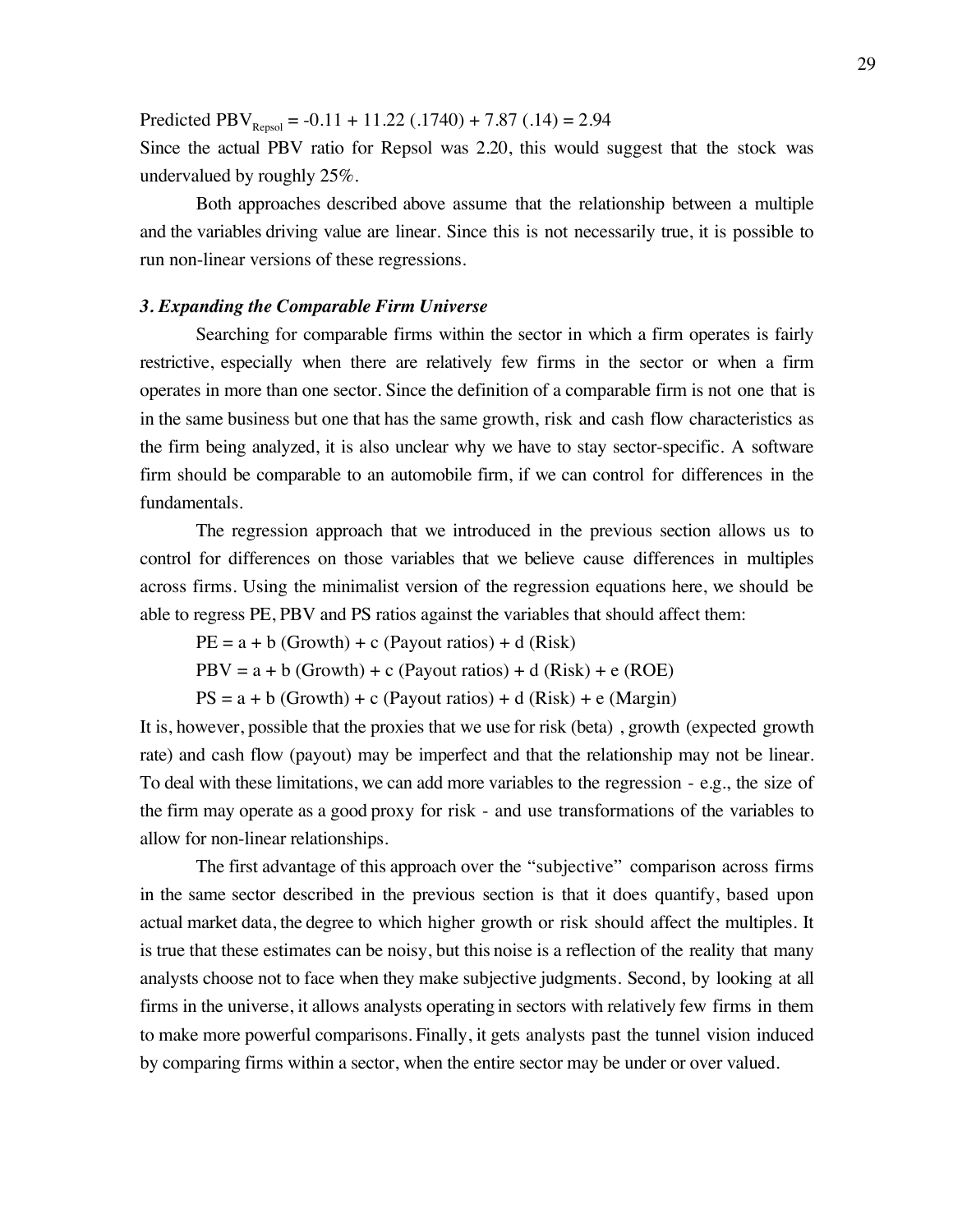# **Valuing an Asset with Contingent Cash Flows (Options)**

In general, the value of any asset is the present value of the expected cash flows on that asset. In this section, we will consider an exception to that rule when we will look at assets with two specific characteristics:

- They derive their value from the values of other assets.
- The cash flows on the assets are contingent on the occurrence of specific events.

These assets are called options, and the present value of the expected cash flows on these assets will understate their true value. In this section, we will describe the cash flow characteristics of options, consider the factors that determine their value and examine how best to value them.

#### **Cash Flows on Options**

There are two types of options. A call option gives the buyer of the option the right to buy the underlying asset at a fixed price, whereas a put option gives the buyer the right to sell the underlying asset at a fixed price. In both cases, the fixed price at which the underlying asset can be bought or sold is called the **strike or exercise price**.

To look at the payoffs on an option, consider first the case of a call option. When you buy the right to sell an asset at a fixed price, you want the price of the asset to increase above that fixed price. If it does, you make a profit, since you can buy at the fixed price and then sell at the much higher price; this profit has to be netted against the cost initially paid for the option. However, if the price of the asset decreases below the strike price, it does not make sense to exercise your right to buy the asset at a higher price. In this scenario, you lose what you originally paid for the option. Figure 4.8 summarizes the cash payoff at expiration to the buyer of a call option.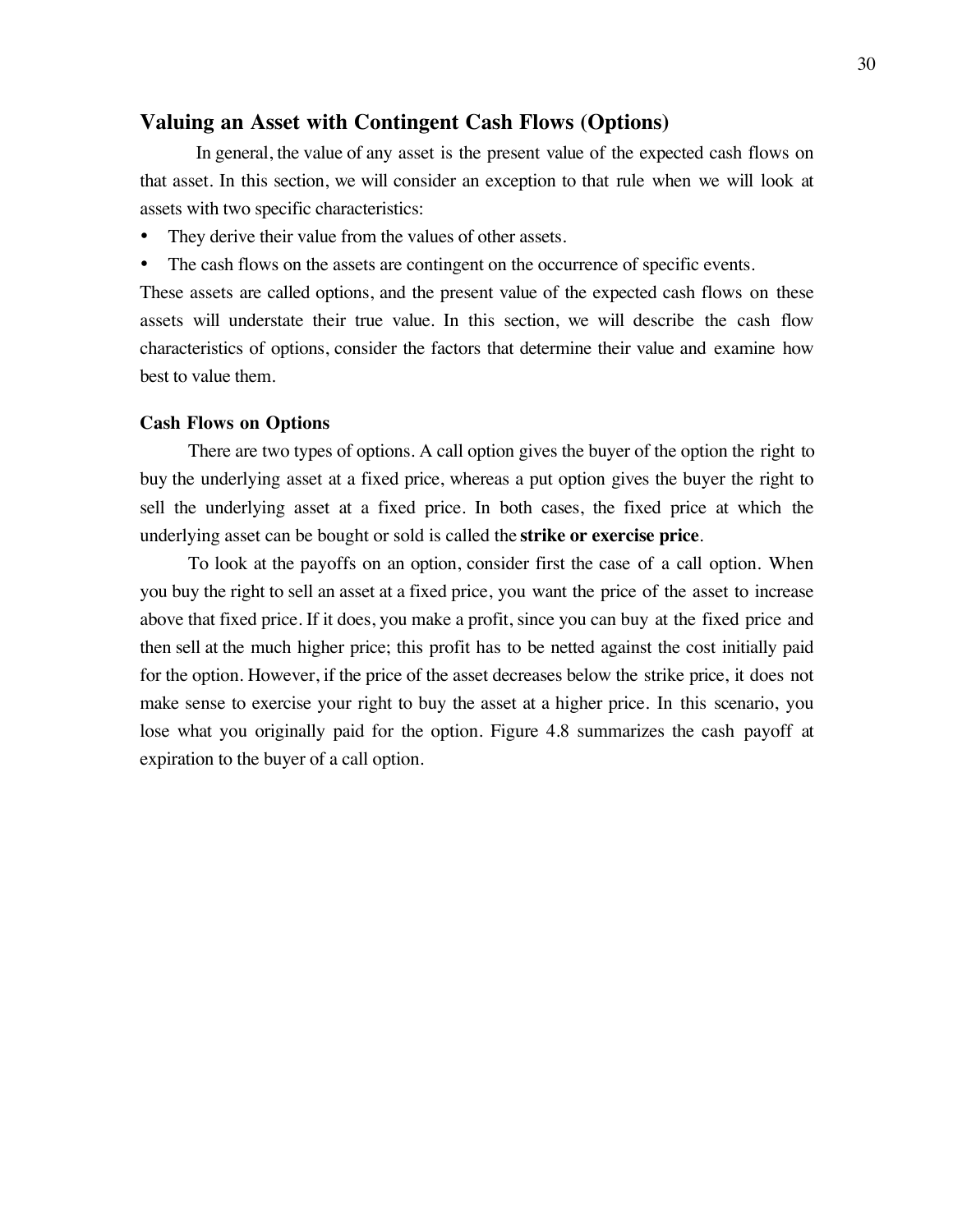

With a put option, you get the right to sell at a fixed price, and you want the price of the asset to decrease below the exercise price. If it does, you buy the asset at the exercise price and then sell it back at the current price, claiming the difference as a gross profit. When the initial cost of buying the option is netted against the gross profit, you arrive at an estimate of the net profit. If the value of the asset rises above the exercise price, you will not exercise the right to sell at a lower price. Instead, the option will be allowed to expire without being exercised, resulting in a net loss of the original price paid for the put option. Figure 4.9 summarizes the net payoff on buying a put option.





With both call and put options, the potential for profit to the buyer is significant, but the potential for loss is limited to the price paid for the option.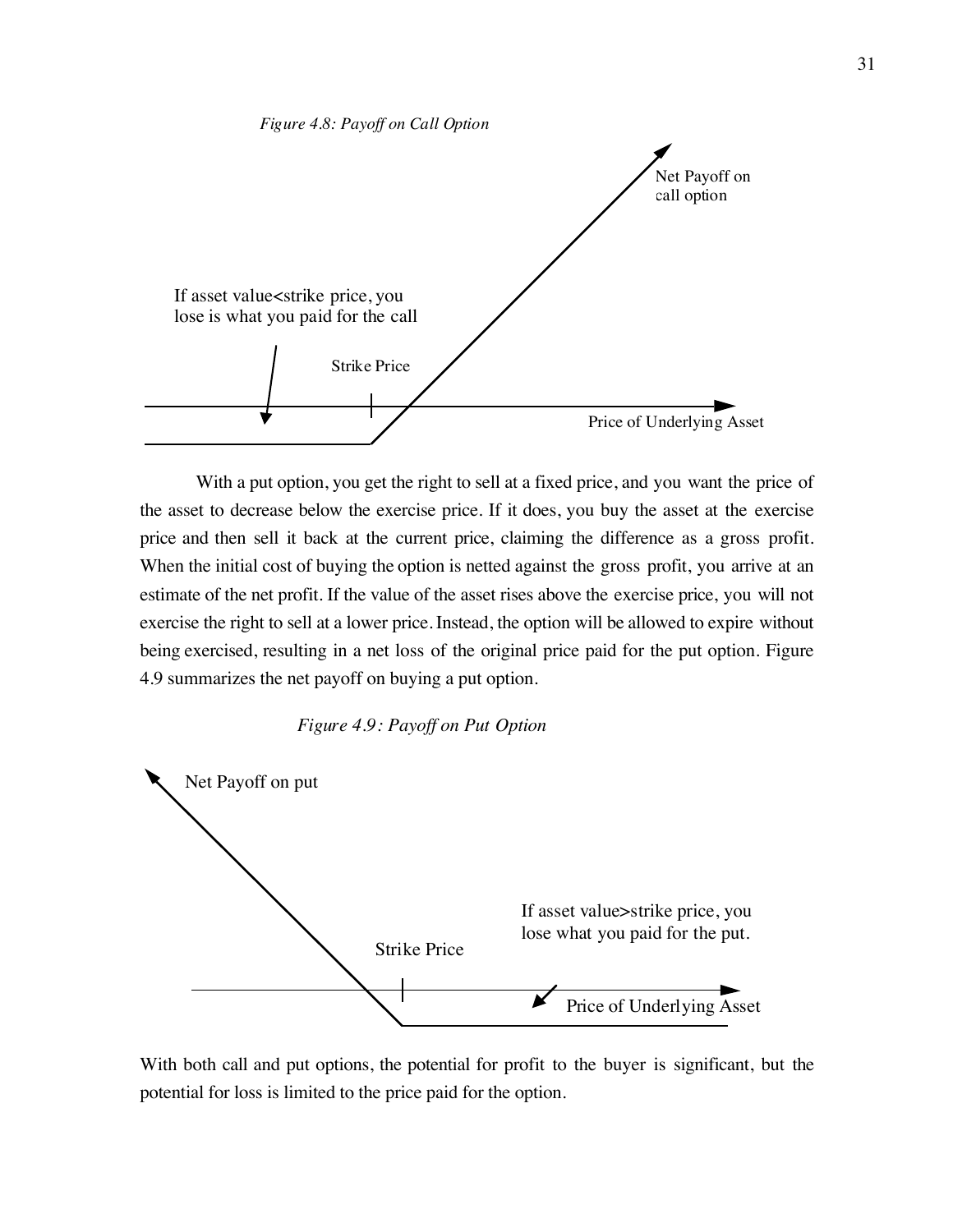## **Determinants of Option Value**

What is it that determines the value of an option? At one level, options have expected cash flows just like all other assets, and that may seem like good candidates for discounted cash flow valuation. The two key characteristics of options -- that they derive their value from some other traded asset, and the fact that their cash flows are contingent on the occurrence of a specific event -- does suggest an easier alternative. We can create a portfolio that has the same cash flows as the option being valued, by combining a position in the underlying asset with borrowing or lending. This portfolio is called a **replicating portfolio** and should cost the same amount as the option. The principle that two assets (the option and the replicating portfolio) with identical cash flows cannot sell at different prices is called the **arbitrage principle**.

Options are assets that derive value from an underlying asset; increases in the value of the underlying asset will increase the value of the right to buy at a fixed price and reduce the value to sell that asset at a fixed price. On the other hand, increasing the strike price will reduce the value of calls and increase the value of puts.

While calls and puts move in opposite directions when stock prices and strike prices are varied, they both increase in value as the life of the option and the variance in the underlying asset's value increases. The reason for this is the fact that options have limited losses. Unlike traditional assets that tend to get less valuable as risk is increased, options become more valuable as the underlying asset becomes more volatile. This is so because the added variance cannot worsen the downside risk (you still cannot lose more than what you paid for the option) while making potential profits much higher. In addition, a longer life for the options just allows more time for both call and put options to appreciate in value. Since calls provide the right to buy the underlying asset at a fixed price, an increase in the value of the asset will increase the value of the calls. Puts, on the other hand, become less valuable as the value of the asset increase.

The final two inputs that affect the value of the call and put options are the riskless interest rate and the expected dividends on the underlying asset. The buyers of call and put options usually pay the price of the option up front, and wait for the expiration day to exercise. There is a present value effect associated with the fact that the promise to buy an asset for \$ 1 million in 10 years is less onerous than paying it now. Thus, higher interest rates will generally increase the value of call options (by reducing the present value of the price on exercise) and decrease the value of put options (by decreasing the present value ofthe price received on exercise). The expected dividends paid by assets make them less valuable; thus, the call option on a stock that does not pay a dividend should be worth more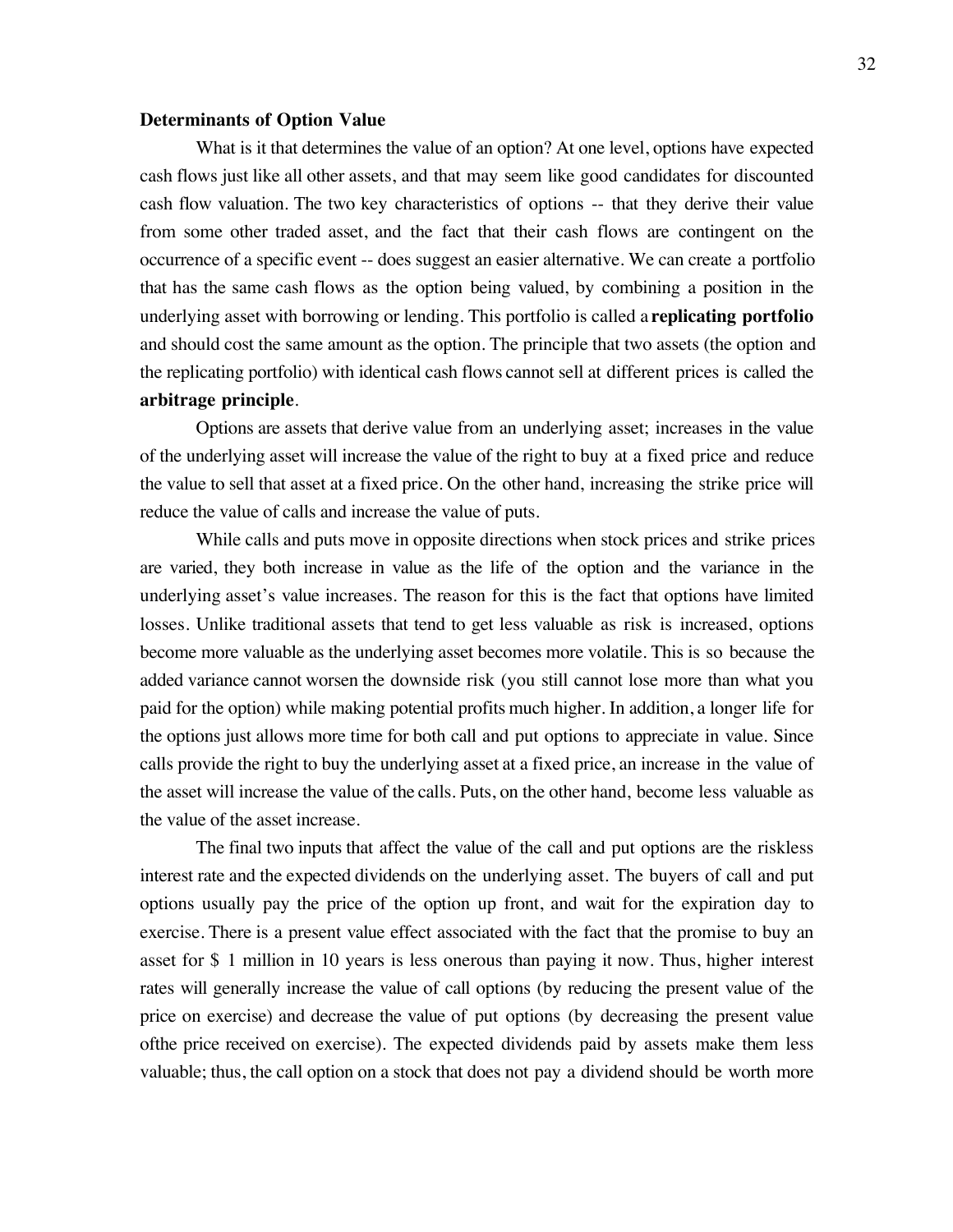than a call option on a stock that does pay a dividend. The reverse should be true for put options.

# **Conclusion**

In this chapter, we lay the foundations for the models that we will be using to value both assets and firms in the coming chapters. There are three classes of valuation models. The more general of these models, discounted cash flow valuation, can be used to value any asset with expected cash flows over its life. The value is the present value of the expected cash flows at a discount rate that reflects the riskiness of the cash flows, and this principle applies whether one is looking at a zero-coupon government bond or equity in high risk firms. The second set of models are relative valuation models, where we value assets based upon how similar assets are priced by the market. There are some assets that generate cash flows only in the event of a specified contingency, and these assets will not be valued accurately using discounted cash flow models. Instead, they should be viewed as options and valued using option pricing models.